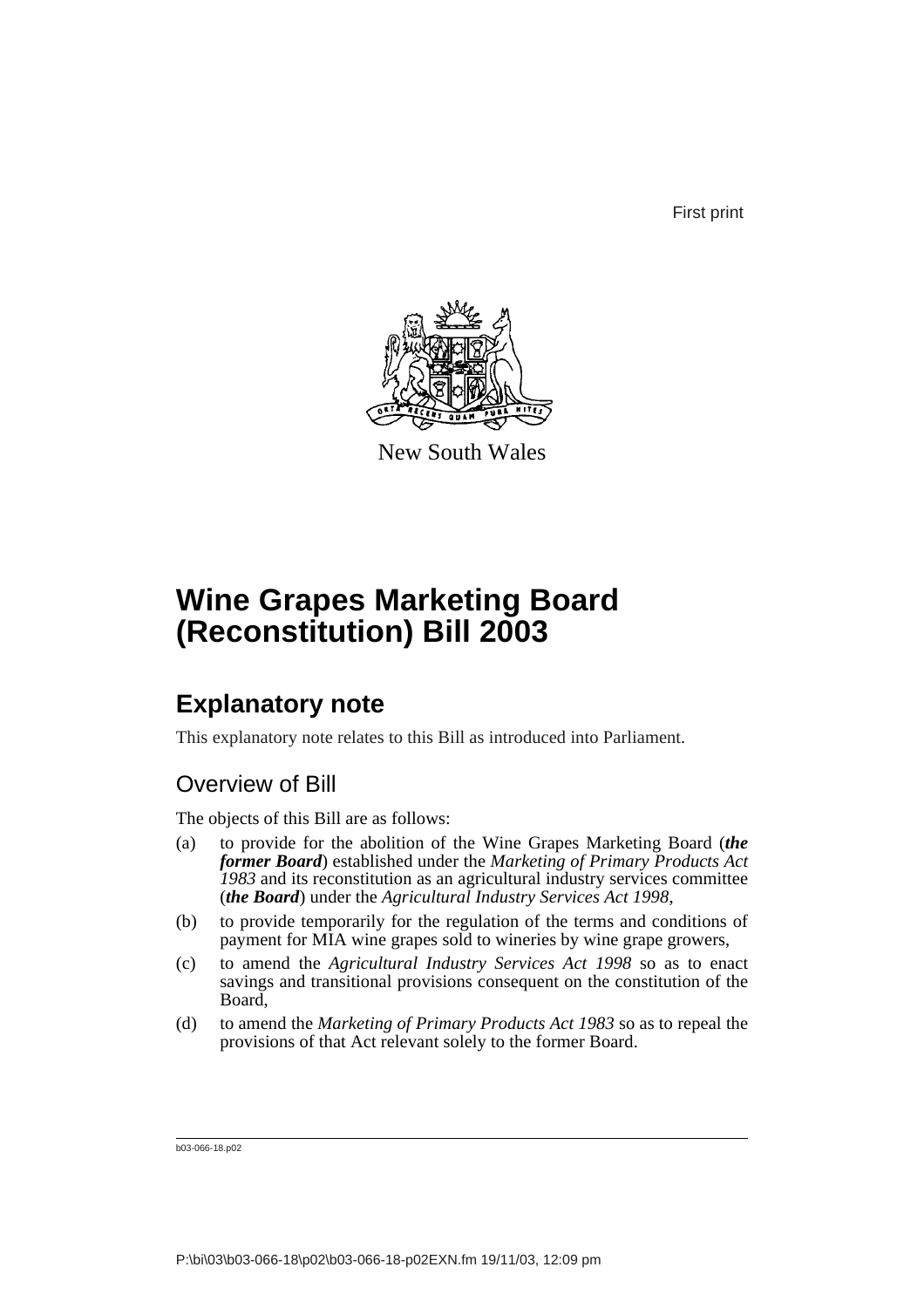Explanatory note

## Outline of provisions

### **Part 1 Preliminary**

**Clause 1** sets out the name (also called the short title) of the proposed Act.

**Clause 2** provides for the commencement of the proposed Act on 1 January 2004.

**Clause 3** defines certain expressions (including *Board*, *complying contract*, *duly contracted delivery*, *former Board*, *MIA wine grapes* and *price schedule*) for the purposes of the proposed Act.

### **Part 2 Wine grapes marketing**

#### **Division 1 Establishment of prices, and terms and conditions of payment, for MIA wine grapes**

**Clause 4** enables a person to furnish the Board with the person's price schedule for MIA wine grapes delivered otherwise than pursuant to a complying contract. The schedule must indicate the minimum prices that the person will pay for deliveries of MIA wine grapes and any factors, conditions or circumstances that may operate to reduce the prices offered by the person for MIA wine grapes. A price schedule may be varied by notice in writing given to the Board, in particular to increase or reduce any price, but not so as to reduce any price until at least 24 hours after the notice has been given (48 hours after the notice has been given in the case of reductions occurring prior to 30 January).

**Clause 5** empowers the Board to make orders regulating the terms and conditions of payment for MIA wine grapes delivered otherwise than pursuant to a complying contract. The proposed power is specifically authorised for the purposes of section 51 of the *Trade Practices Act 1974* of the Commonwealth and the *Competition Code of New South Wales*.

#### **Division 2 Regulation of deliveries and payments for MIA wine grapes**

**Clause 6** provides that the proposed Division is to apply to any delivery of MIA wine grapes, other than a duly contracted delivery.

**Clause 7** provides that a person must not accept delivery of a consignment of MIA wine grapes unless a price schedule applicable to that delivery has been provided to the Board on or before 30 January in that year.

Explanatory note page 2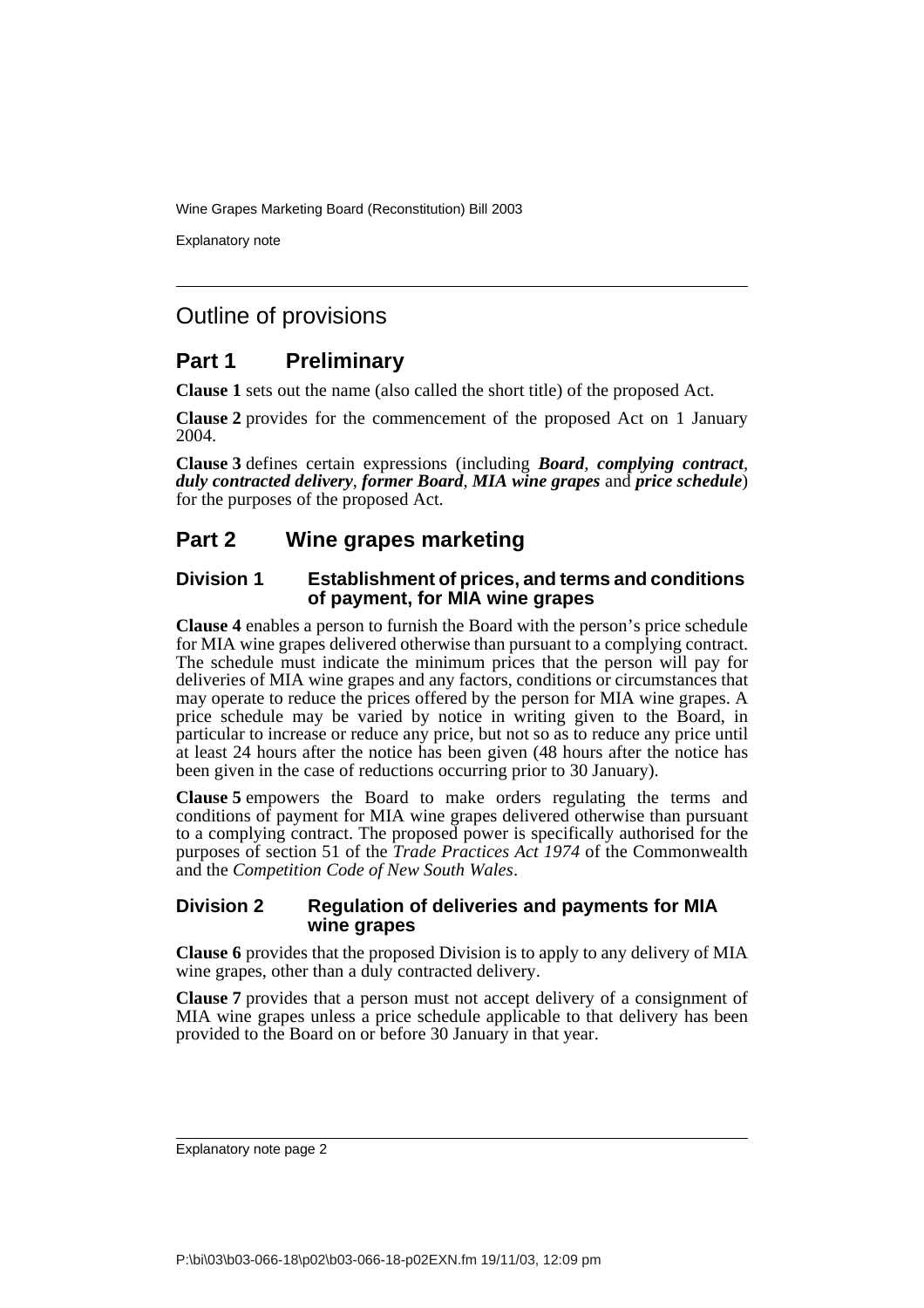Explanatory note

**Clause 8** requires a person who accepts a delivery of MIA wine grapes to provide the consignor with documentation that specifies the date of the delivery, the quantity and variety of grapes delivered, the relevant provisions of the price schedule applicable to the consignment and any factor, condition or circumstance that operates to reduce the price payable for the consignment.

**Clause 9** provides that the minimum price to be paid for MIA wine grapes delivered to a person is to be the greater of the price offered by the consignee for the wine grapes and the minimum price set out in the person's price schedule or, if the person has not published a price schedule in due time, the greater of the price offered by the consignee for the wine grapes and the average price for such a delivery (calculated by reference to the prices set out in other price schedules in relation to wine grapes of the same grade delivered on the same day).

**Clause 10** provides that, unless the Board directs otherwise, payments by consignees for deliveries of MIA wine grapes must be made to the Board, which will then remit the payments to the consignor (less any rates payable to the Board).

#### **Division 3 General**

**Clause 11** provides that the proposed Division applies to any delivery of MIA wine grapes, including a duly contracted delivery.

**Clause 12** requires each consignee to furnish the Board with reports as to the deliveries of MIA wine grapes that have been made to it during the season just ended (the first report being for the period up to 14 April, the second for the period from 15 April to 31 May).

**Clause 13** enables the Board to approve certain contracts for MIA wine grapes that are entered into on or after the first Monday of the previous December. A contract so approved becomes a complying contract for the purposes of the proposed Act.

**Clause 14** requires consignees who accept duly contracted deliveries of MIA wine grapes (and to whom clause 10 does not therefore apply) to deduct any rates payable to the Board in relation to the delivery from money payable to the consignor in relation to the delivery.

**Clause 15** enables the Minister to exempt persons, either conditionally or unconditionally, from the operation of the proposed Part or any specified provision of the proposed Part.

**Clause 16** makes void any contract or agreement to the extent to which it purports or tends to exclude, modify or restrict the operation of the proposed Part.

Explanatory note page 3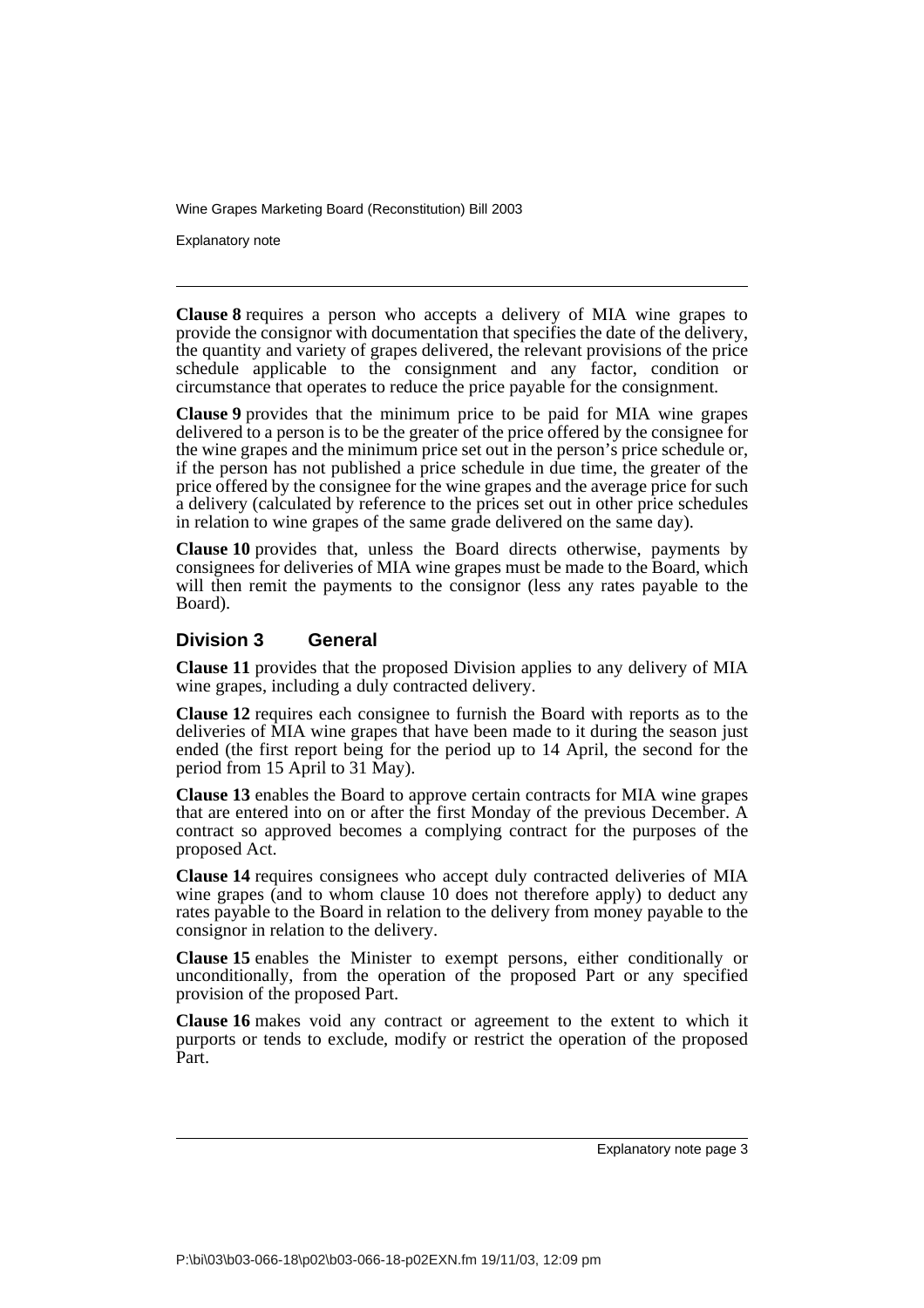Explanatory note

#### **Part 3 Miscellaneous**

**Clause 17** requires the Director-General to have regard to submissions or nominations by the Board when appointing Departmental inspectors under the *Agricultural Industry Services Act 1998* in relation to MIA wine grapes, prohibits a member of the Board or its staff from being appointed as a Departmental inspector in relation to MIA wine grapes, augments the powers of a Departmental inspector in relation to MIA wine grapes and requires the Board to contribute towards the costs and expenses of Departmental inspectors in relation to MIA wine grapes.

**Clause 18** allows the Board's costs under the proposed Act to be funded by payments out of its general fund under the *Agricultural Industry Services Act 1998*.

**Clause 19** allows the Board and the Director-General to recover unpaid money as a debt.

**Clause 20** allows an authorised officer of the Board to take proceedings for an offence against the proposed Act in the name of the Board.

**Clause 21** provides that directors and other persons concerned in the management of a corporation may be proceeded against and convicted for offences committed by the corporation if they knowingly authorised or permitted the contravention.

**Clause 22** is a formal provision that gives effect to Schedule 1. Schedule 1 sets out the provisions of a proposed regulation establishing the Board.

**Clause 23** abolishes the former Board.

**Clause 24** is a formal provision that gives effect to Schedule 2. Schedule 2 sets out amendments to the *Agricultural Industry Services Act 1998*.

**Clause 25** amends the *Marketing of Primary Products Act 1983* by omitting Schedule 5 to that Act, and by consequentially omitting section 67A of that Act (the formal provision that gives effect to Schedule 5).

**Clause 26** provides for the expiry of the proposed Act on 31 December 2007.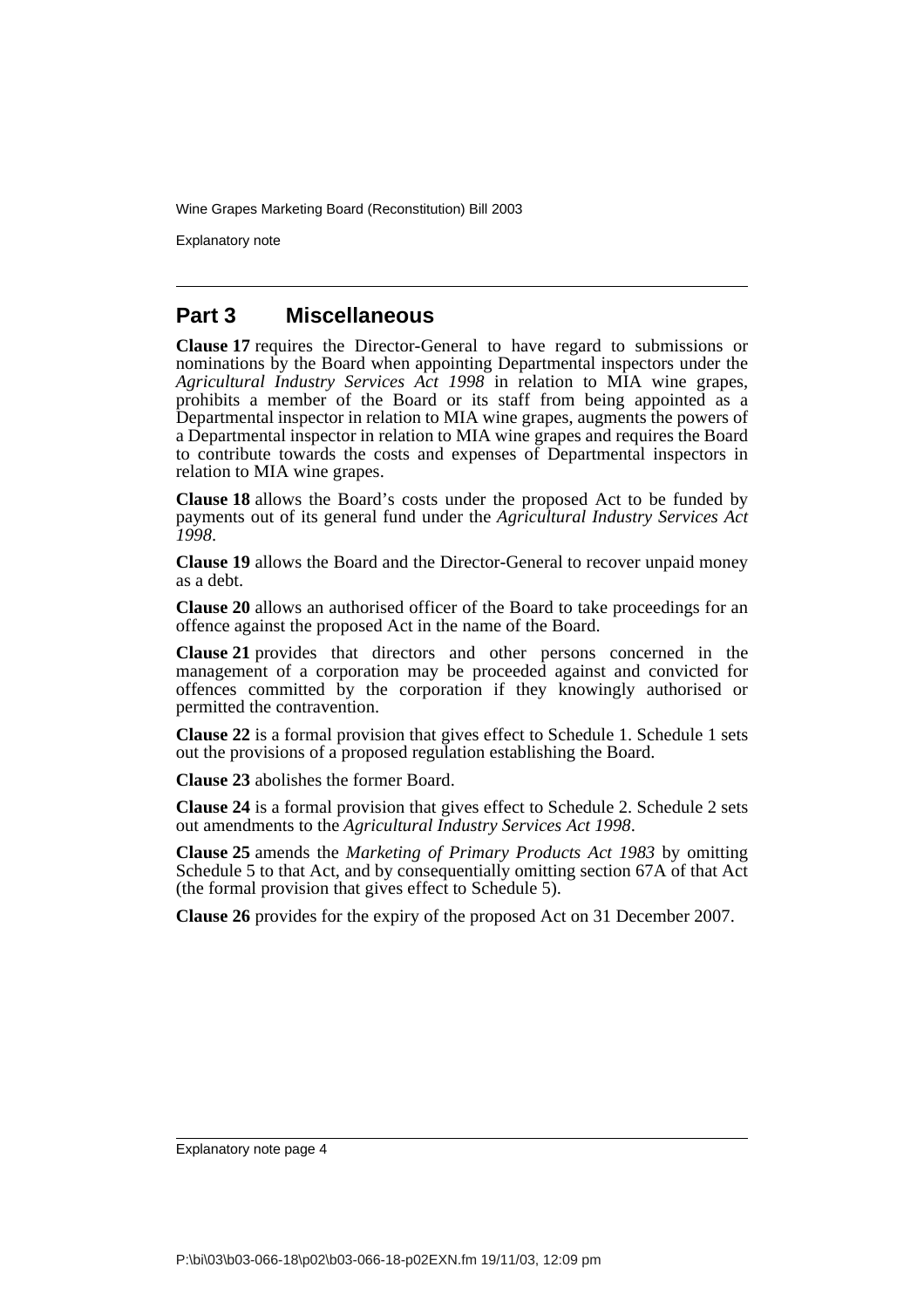Explanatory note

#### **Schedule 1 Agricultural Industry Services (Wine Grapes Marketing Board) Regulation 2003**

**Schedule 1** sets out the following provisions for a foundation regulation under the *Agricultural Industry Services Act 1998* for the Board:

#### **Part 1 Preliminary**

**Proposed clause 1** sets out the name of the foundation regulation.

**Proposed clause 2** defines certain words and expressions for the purposes of the foundation regulation.

#### **Part 2 Establishment and functions of Board**

**Proposed clause 3** establishes the Board and provides that it is to be a continuation of the former Board.

**Proposed clause 4** prescribes growers who have harvested more than 20 tonnes of MIA wine grapes in the previous calendar year (other than wineries, growers owned or controlled by wineries and directors of wineries who, as growers, deliver all their produce to the wineries) to be the class of primary producers for which the Board is constituted.

**Proposed clause 5** prescribes the City of Griffith, and the local government areas of Carrathool, Leeton and Murrumbidgee, as the area of operations of the Board.

**Proposed clause 6** prescribes MIA wine grapes to be the commodity for which the Board is constituted.

**Proposed clause 7** prescribes the agricultural industry services for which the Board is constituted to be as follows:

- (a) the development of a code of conduct for contract negotiations between wine grape growers and wineries,
- (b) the development of draft contract provisions with respect to the sale of MIA wine grapes to wineries, including provisions with respect to:
	- (i) the prices to be paid by wineries, and
	- (ii) the terms and conditions of payment to be observed by wineries,

in relation to MIA wine grapes delivered to them by wine grape growers,

(c) the promotion of private contracts for the sale of MIA wine grapes to wineries by wine grape growers,

Explanatory note page 5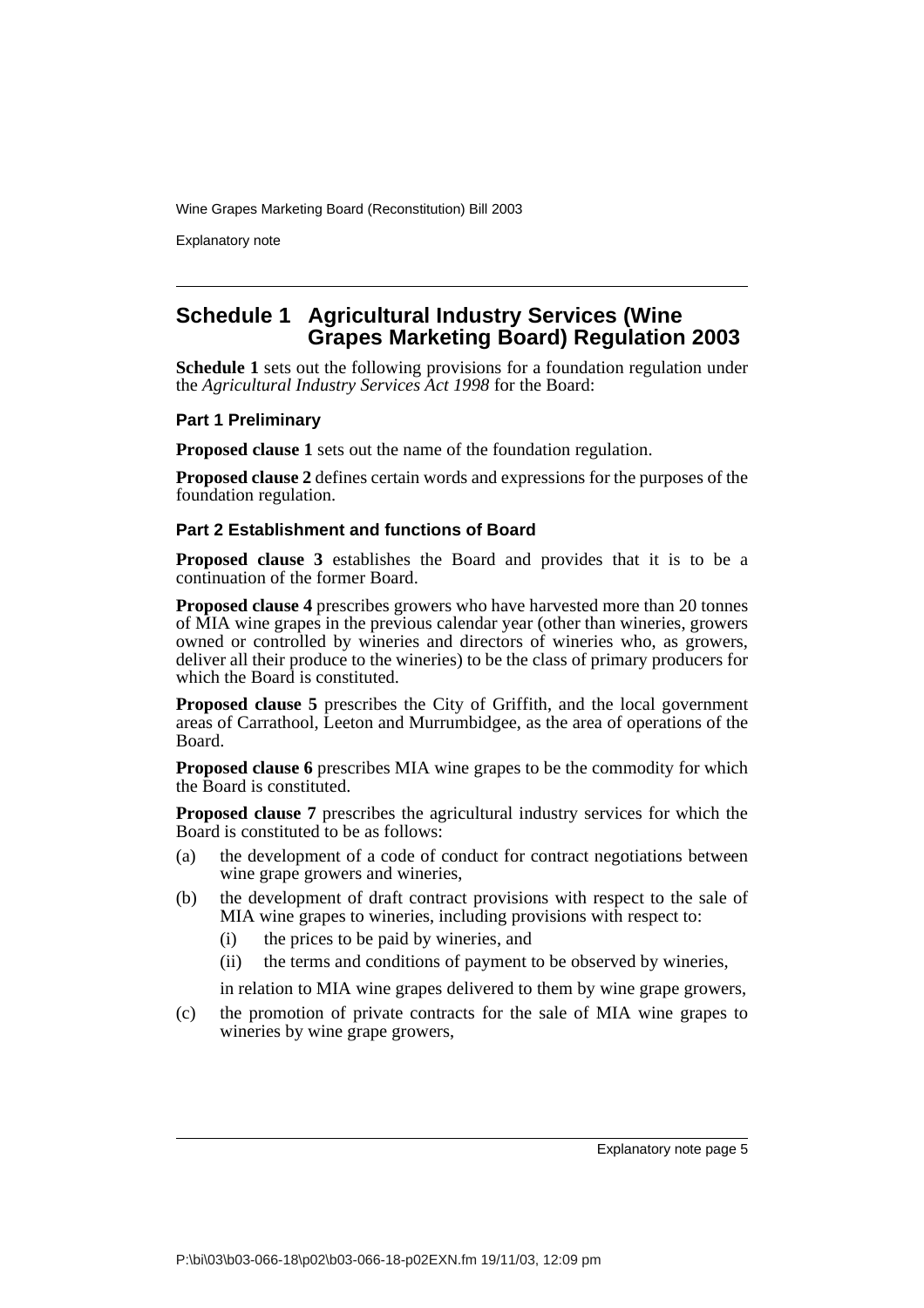Explanatory note

- (d) the collection and dissemination of market and industry information, including the production and publication of indicator prices for MIA wine grapes grown in the Board's area of operations,
- (e) the conduct of research and development into plant health in relation to wine grapes,
- (f) the provision of education and training in relation to wine grape production and marketing,
- (g) the promotion, in association with organisations representing wineries, of wine made from MIA wine grapes,
- (h) the promotion of regional industry, including regional wine-making, within the Board's area of operations,
- (i) the representation of the wine grape industry in relation to the matters referred to in paragraphs (a)–(h).

#### **Part 3 Other provisions relating to Board**

**Proposed clause 8** provides that the Board is to have 7 members, 5 elected by the Board's constituents and 2 appointed by the elected members.

**Proposed clause 9** provides that 4 members of the Board constitute a quorum at any meeting of the Board.

**Proposed clause 10** provides that each of the Board's constituents is entitled to one vote for both polls and elections.

**Proposed clause 11** provides that 30 of the Board's constituents constitute a quorum at any meeting of the Board's constituents.

**Proposed clause 12** establishes the Board's financial year as the year ending on 31 December.

#### **Schedule 2 Amendment of Agricultural Industry Services Act 1998**

**Schedule 2 [1]** amends clause 1 of Schedule 4 to the *Agricultural Industry Services Act 1998* so as to enable the regulations under that Act to make provisions of a savings or transitional nature consequent on the enactment of the proposed Act.

**Schedule 2 [2]** inserts a new Part into Schedule 4 to the *Agricultural Industry Services Act 1998*. The new Part contains a single clause that ensures that the foundation regulation set out in Schedule 1 to the proposed Act has the same effect as a foundation regulation made under section 5 of the *Agricultural Industry Services Act 1998*.

Explanatory note page 6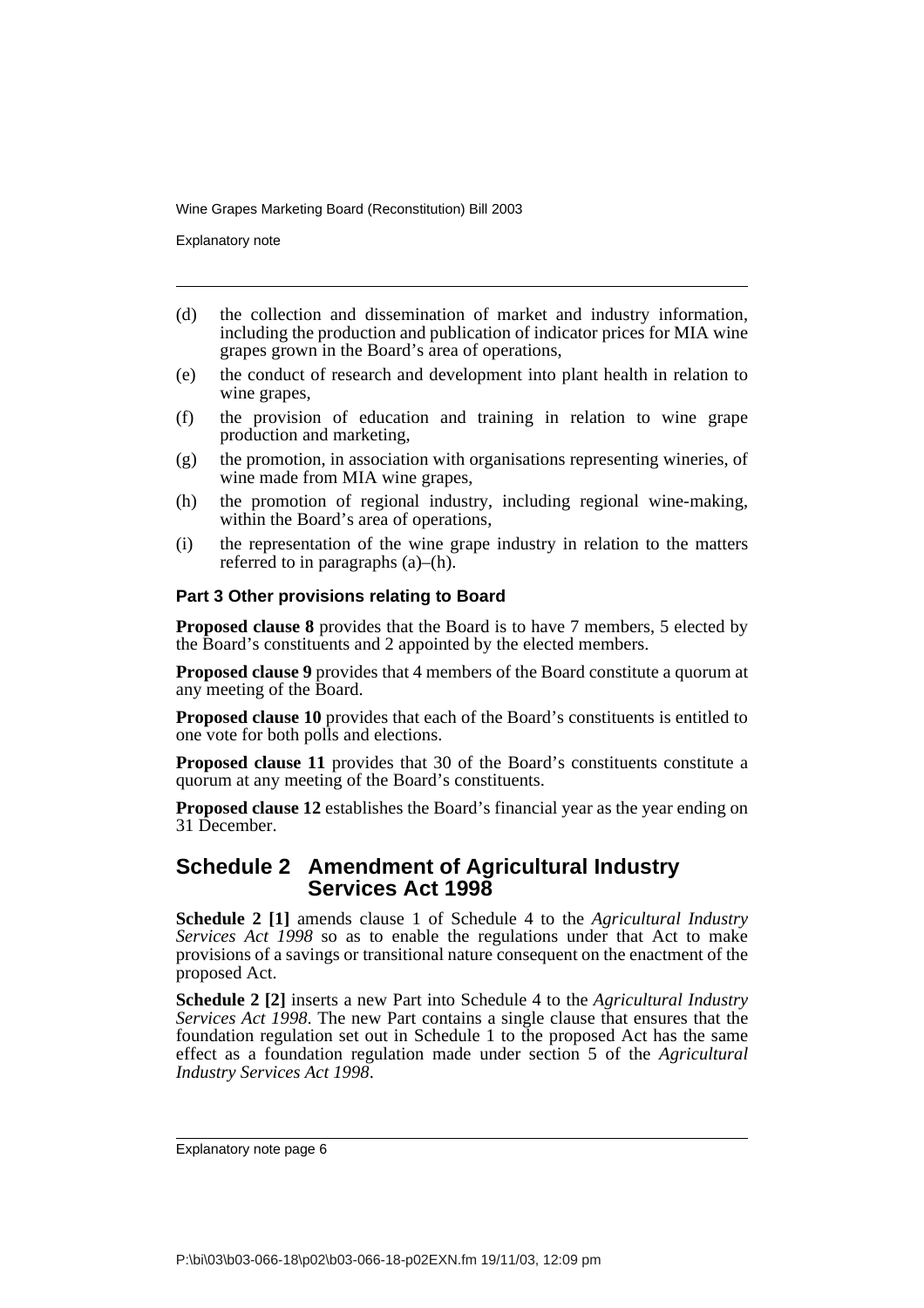First print



New South Wales

## **Wine Grapes Marketing Board (Reconstitution) Bill 2003**

## **Contents**

| Part 1 |             | <b>Preliminary</b>                         |                                                                                      | Page                     |
|--------|-------------|--------------------------------------------|--------------------------------------------------------------------------------------|--------------------------|
|        | 1<br>2<br>3 | Name of Act<br>Commencement<br>Definitions |                                                                                      | 2<br>2<br>$\overline{2}$ |
| Part 2 |             |                                            | Wine grapes marketing                                                                |                          |
|        |             | <b>Division 1</b>                          | Establishment of prices, and terms and<br>conditions of payment, for MIA wine grapes |                          |
|        | 4<br>5      | Price schedules<br>of payment              | Board may make order as to terms and conditions                                      | 4<br>5                   |
|        |             | <b>Division 2</b>                          | <b>Regulation of deliveries and payments for MIA</b><br>wine grapes                  |                          |
|        | 6           |                                            | Application of Division                                                              | 6                        |

b03-066-18.p02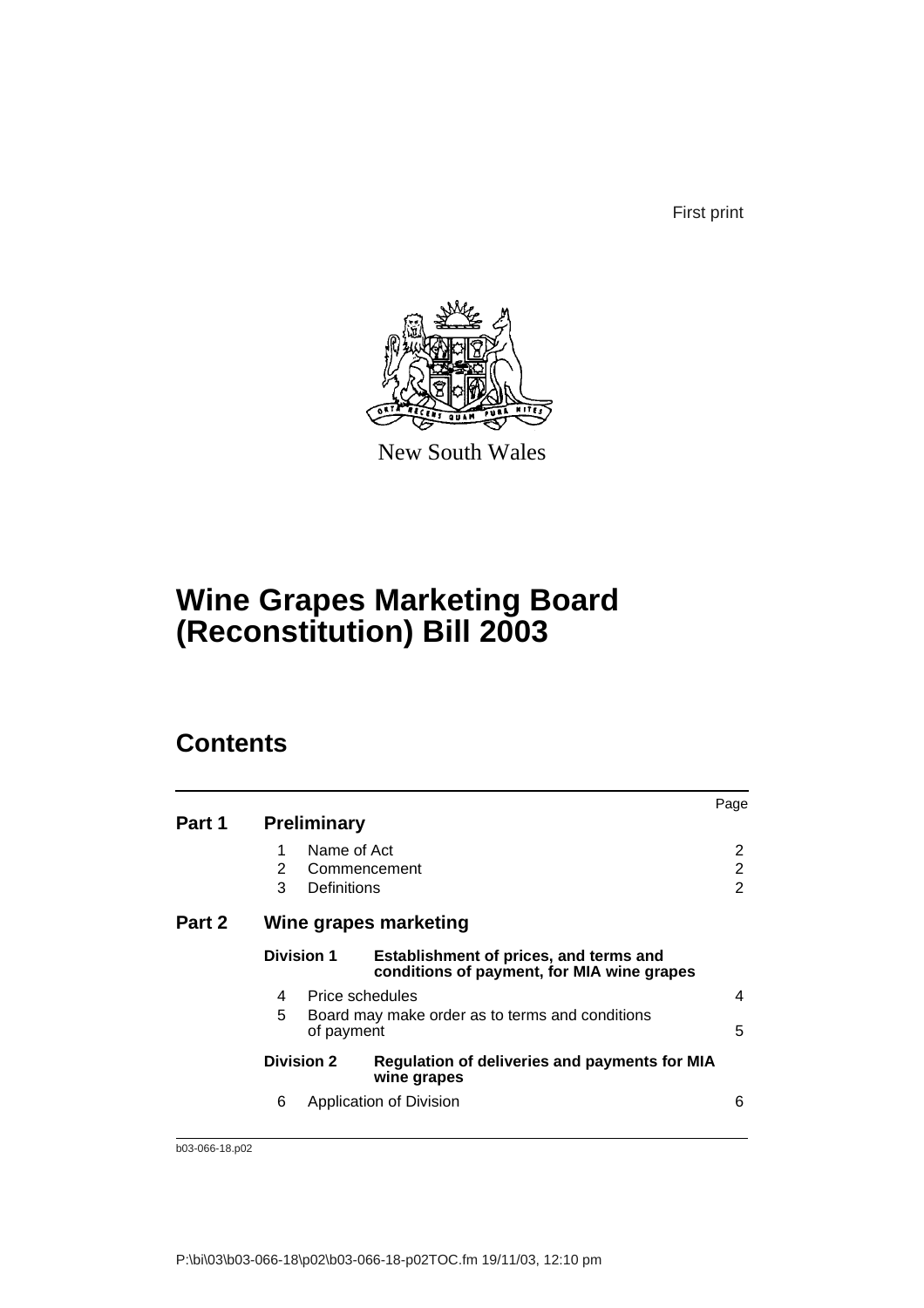**Contents** 

|                   |                                                                                             | Page            |
|-------------------|---------------------------------------------------------------------------------------------|-----------------|
| $\overline{7}$    | Deliveries of MIA wine grapes not to be accepted unless<br>price schedule notified to Board | 6               |
| 8                 | Persons accepting delivery of MIA wine grapes to furnish<br>certain documentation           | 6               |
| 9                 | Minimum price to be paid for MIA wine grapes                                                | $\overline{7}$  |
| 10                | How payments to be dealt with                                                               | $\overline{7}$  |
| <b>Division 3</b> | General                                                                                     |                 |
| 11                | Application of Division                                                                     | 8               |
| 12                | Consignees to furnish Board with certain information                                        | 8               |
| 13                | Board may approve certain contracts                                                         | 8               |
| 14                | Consignees of duly contracted deliveries to deduct sums for<br>payment to Board             | 9               |
| 15                | Minister may grant exemptions from Part                                                     | 9               |
| 16                | No contracting out                                                                          | 9               |
| Part 3            | <b>Miscellaneous</b>                                                                        |                 |
| 17                | Departmental inspectors                                                                     | 10              |
| 18                | Funding of Board's operations                                                               | 11              |
| 19                | Recovery of unpaid money                                                                    | 11              |
| 20                | Proceedings may be taken in name of Board                                                   | 11              |
| 21                | Directors and managers liable for offences committed by<br>corporations                     | 11              |
| 22                | Agricultural Industry Services (Wine Grapes Marketing<br>Board) Regulation 2003             | 12 <sup>2</sup> |
| 23                | Abolition of former Board                                                                   | 12 <sup>2</sup> |
| 24                | Amendment of Agricultural Industry Services Act 1998<br>No 45                               | 12              |
| 25                | Amendment of Marketing of Primary Products Act 1983<br>No 176                               | 12 <sup>2</sup> |
| 26                | Expiry of Act                                                                               | 12 <sup>2</sup> |
| <b>Schedule 1</b> | <b>Agricultural Industry Services (Wine Grapes</b>                                          |                 |
|                   | <b>Marketing Board) Regulation 2003</b>                                                     | 13              |
| <b>Schedule 2</b> | <b>Amendment of Agricultural Industry Services</b><br><b>Act 1998</b>                       | 17              |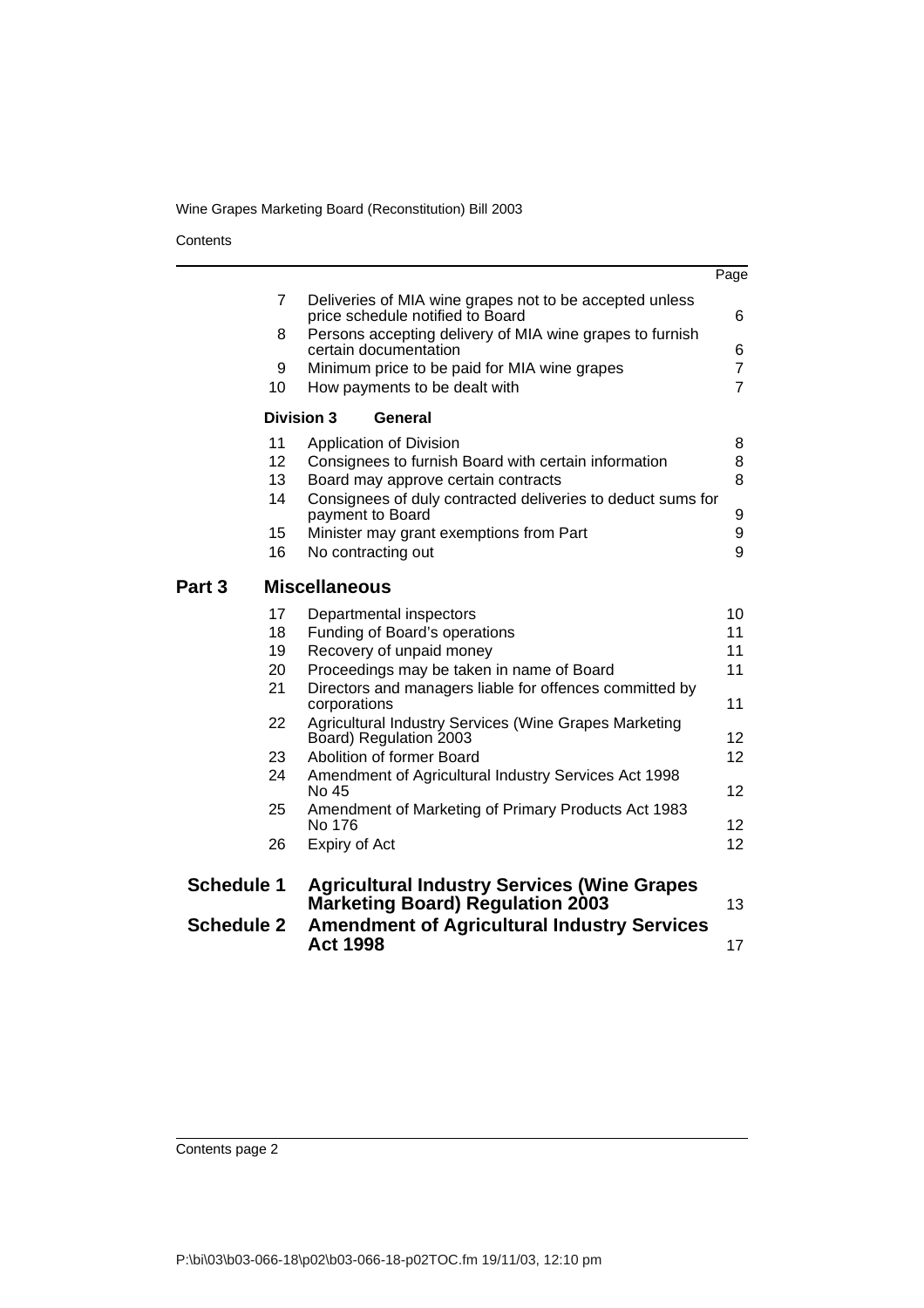

New South Wales

# **Wine Grapes Marketing Board (Reconstitution) Bill 2003**

No , 2003

#### **A Bill for**

An Act to provide for the reconstitution of the Wine Grapes Marketing Board as an agricultural industry services committee under the *Agricultural Industry Services Act 1998*; to provide for the temporary regulation of the terms and conditions of payment for MIA wine grapes; and for other purposes.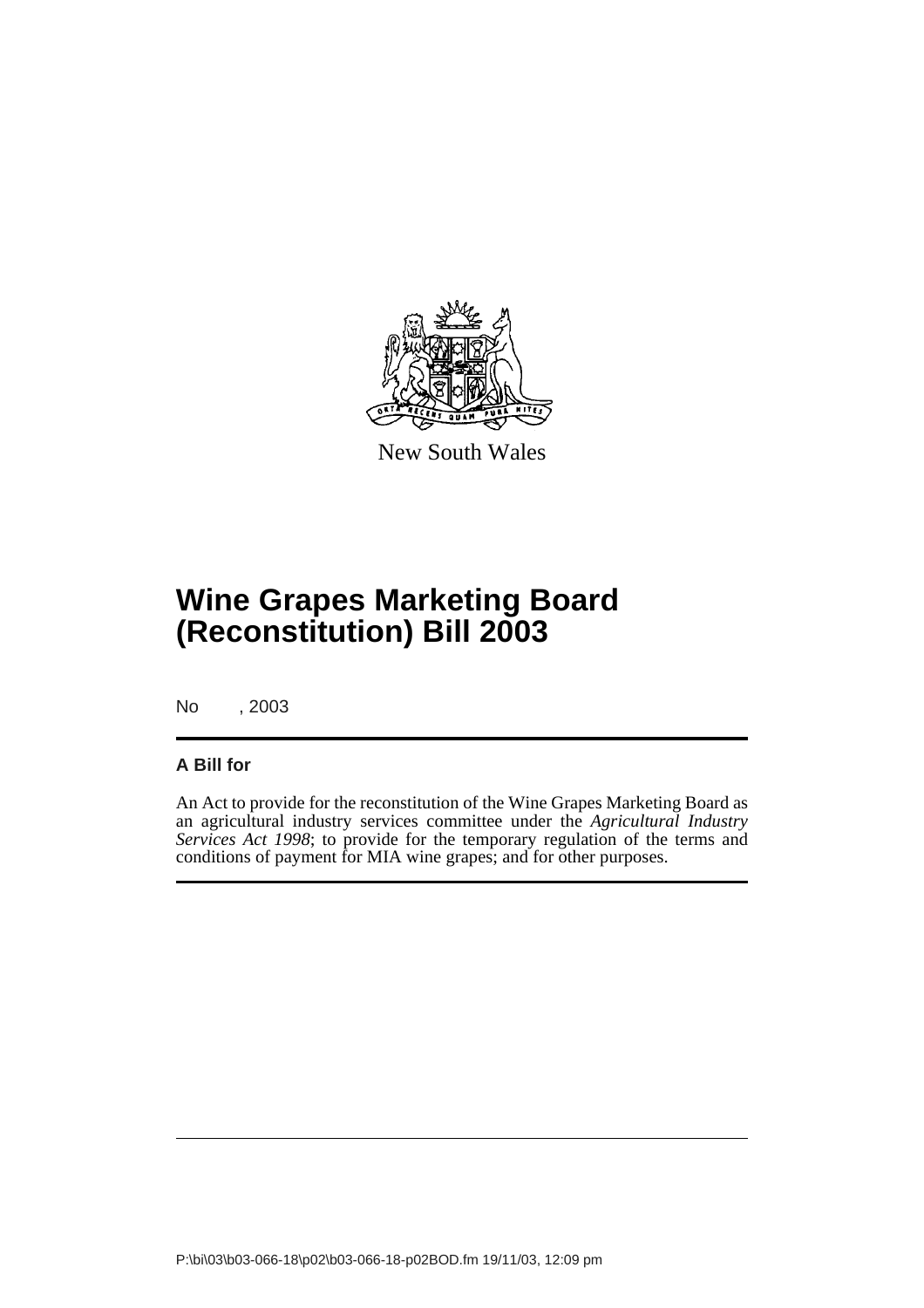Part 1 Preliminary

|        |                    |                     | The Legislature of New South Wales enacts:                                                                                                                                                                              | 1                    |
|--------|--------------------|---------------------|-------------------------------------------------------------------------------------------------------------------------------------------------------------------------------------------------------------------------|----------------------|
| Part 1 |                    |                     | <b>Preliminary</b>                                                                                                                                                                                                      | 2                    |
| 1      | Name of Act        |                     |                                                                                                                                                                                                                         | 3                    |
|        | 2003.              |                     | This Act is the Wine Grapes Marketing Board (Reconstitution) Act                                                                                                                                                        | 4<br>5               |
| 2      |                    | <b>Commencement</b> |                                                                                                                                                                                                                         | 6                    |
|        |                    |                     | This Act commences on 1 January 2004.                                                                                                                                                                                   | $\overline{7}$       |
| 3      | <b>Definitions</b> |                     |                                                                                                                                                                                                                         | 8                    |
|        |                    | In this Act:        |                                                                                                                                                                                                                         | 9                    |
|        |                    |                     | <b>Board</b> means the Wine Grapes Marketing Board established by the<br>regulation set out in Schedule 1.                                                                                                              | 10<br>11             |
|        |                    |                     | <b>Board's area of operations</b> means the City of Griffith and the local<br>government areas of Carrathool, Leeton and Murrumbidgee.                                                                                  | 12<br>13             |
|        |                    |                     | <i>complying contract means:</i>                                                                                                                                                                                        | 14                   |
|        | (a)                |                     | a contract that fixes:                                                                                                                                                                                                  | 15                   |
|        |                    | (i)                 | the prices to be paid for consignments of MIA wine<br>grapes delivered during the current calendar year only,<br>or the manner in which those prices are to be calculated,<br>and                                       | 16<br>17<br>18<br>19 |
|        |                    | (ii)                | the date or dates by which those prices, or the various<br>instalments of those prices, will be paid,                                                                                                                   | 20<br>21             |
|        |                    |                     | being a contract entered into before the first Monday in<br>December of the previous calendar year, or                                                                                                                  | 22<br>23             |
|        | (b)                |                     | a contract that fixes:                                                                                                                                                                                                  | 24                   |
|        |                    | (i)                 | the prices to be paid for consignments of MIA wine<br>grapes delivered during both the current calendar year<br>and one or more future calendar years, or the manner in<br>which those prices are to be calculated, and | 25<br>26<br>27<br>28 |
|        |                    | (ii)                | the date or dates by which those prices, or the various<br>instalments of those prices, will be paid,                                                                                                                   | 29<br>30             |
|        |                    |                     | being a contract entered into at any time before the first<br>delivery of wine grapes under the contract, or                                                                                                            | 31<br>32             |
|        | (c)                |                     | a contract the subject of an approval in force under section 13.                                                                                                                                                        | 33                   |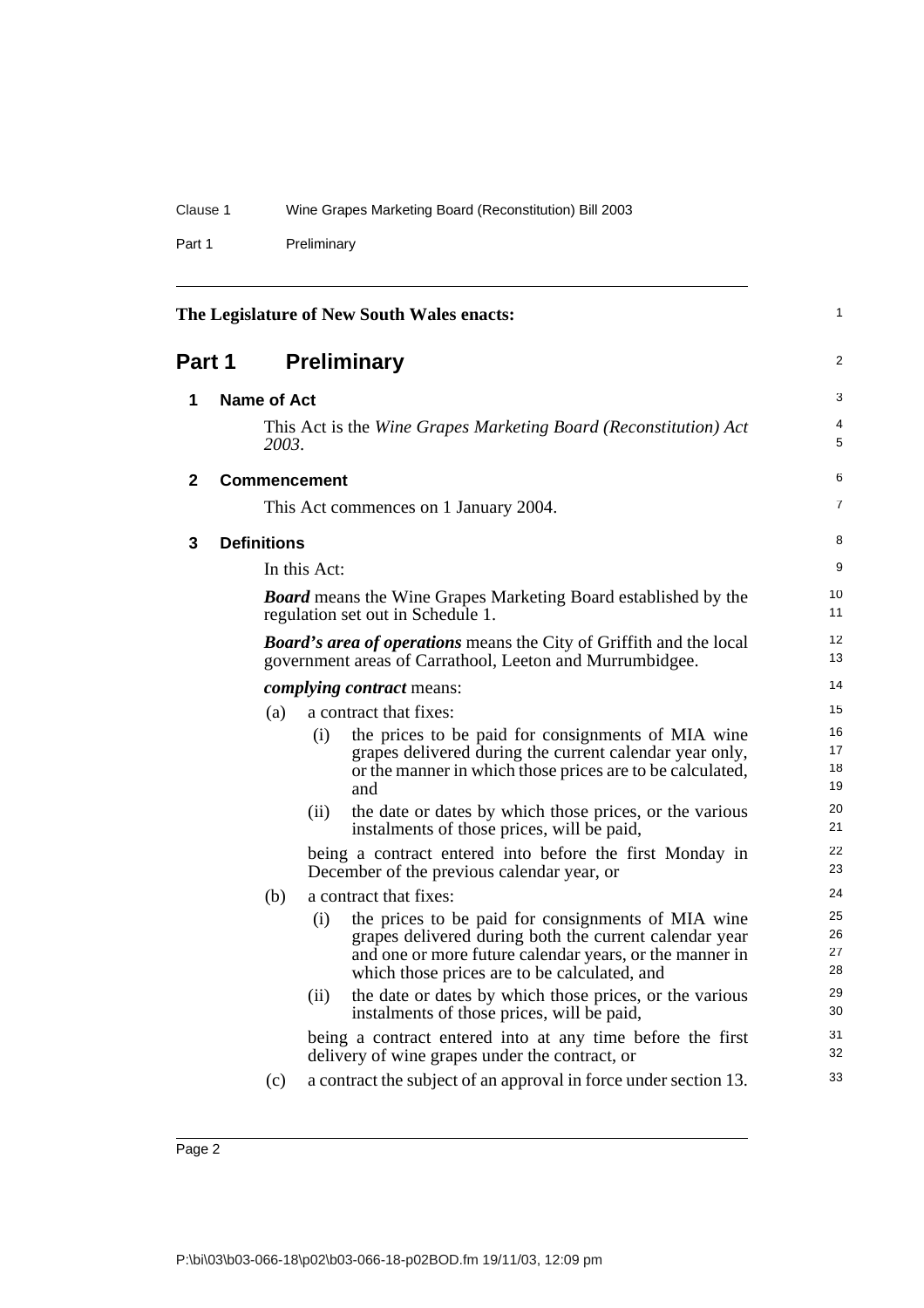Wine Grapes Marketing Board (Reconstitution) Bill 2003 Clause 3

Preliminary **Part 1** 

*consignee* means a person to or for whom a consignment of MIA wine grapes is delivered. *consignor* means a person by or from whom a consignment of MIA wine grapes is delivered. *Director-General* means the Director-General of the Department of Agriculture. *duly contracted delivery* means a consignment of MIA wine grapes that is delivered pursuant to a complying contract. *former Board* means the Wine Grapes Marketing Board, as constituted under the *Marketing of Primary Products Act 1983* immediately before the commencement of this Act. *MIA wine grapes* means any variety of grapes grown in the Board's area of operations for use for processing into wine, must, juice or wine spirit. *price schedule* means a schedule issued by a person for the purpose of publicising the prices that the person will pay for MIA wine grapes delivered to the person during the period to which the schedule relates, as varied from time to time under section 4 (4). 1  $\overline{2}$ 3 4 5 6 7 8 9 10 11 12 13 14 15 16 17 18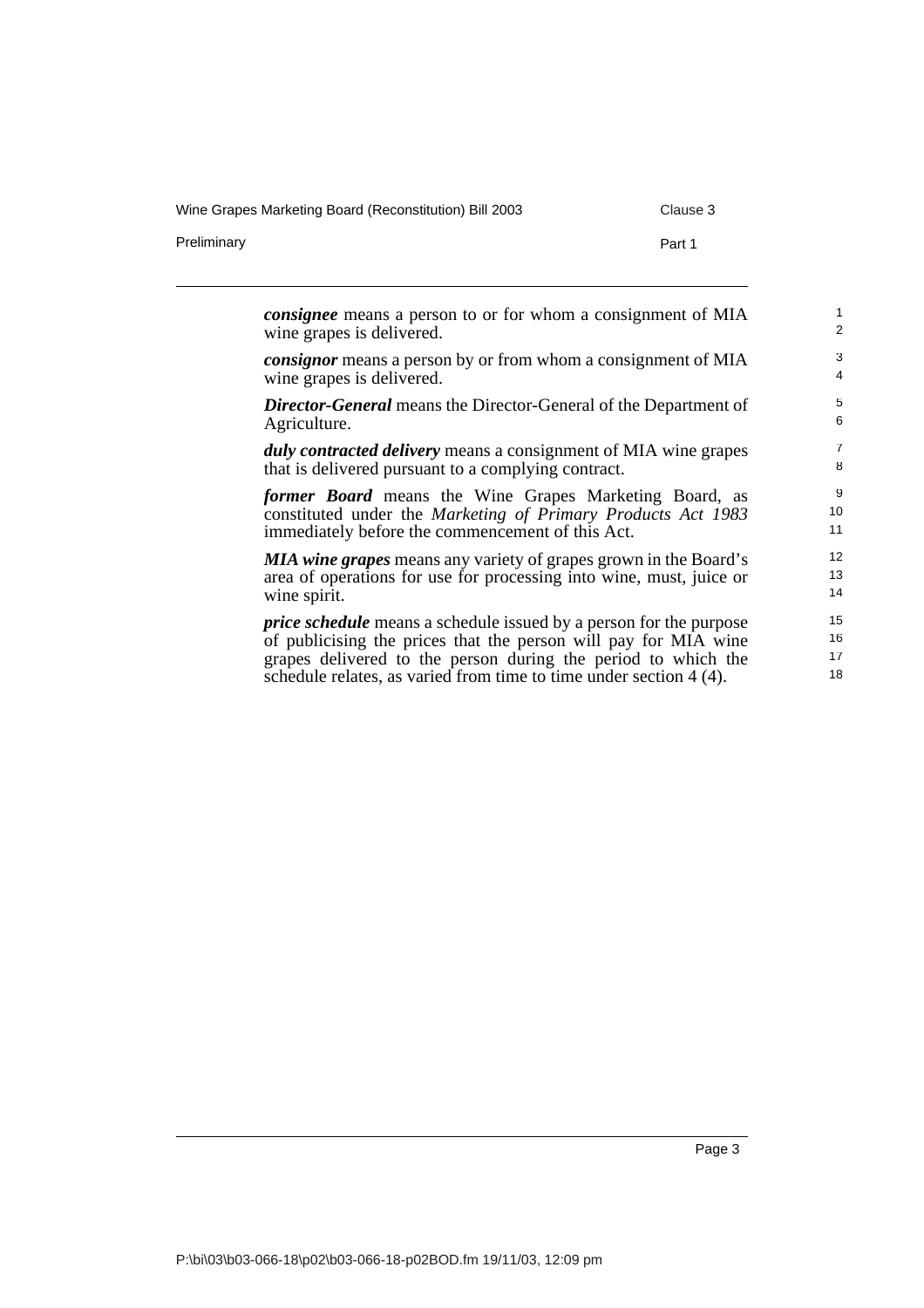Part 2 Wine grapes marketing

| Part 2            |     |     | Wine grapes marketing                                                                                                                                                                             | 1                            |
|-------------------|-----|-----|---------------------------------------------------------------------------------------------------------------------------------------------------------------------------------------------------|------------------------------|
| <b>Division 1</b> |     |     | <b>Establishment of prices, and terms and conditions</b><br>of payment, for MIA wine grapes                                                                                                       | $\overline{\mathbf{c}}$<br>3 |
| 4                 |     |     | <b>Price schedules</b>                                                                                                                                                                            | 4                            |
|                   | (1) |     | Any person may provide the Board with a price schedule, in a form<br>approved by the Board, for MIA wine grapes to be delivered to the<br>person otherwise than pursuant to a complying contract. | 5<br>6<br>$\overline{7}$     |
|                   | (2) |     | A price schedule:                                                                                                                                                                                 | 8                            |
|                   |     | (a) | must set out minimum prices that will be paid for<br>consignments of MIA wine grapes delivered during the period<br>to which the schedule relates, and                                            | 9<br>10<br>11                |
|                   |     | (b) | may set out minimum prices with respect to:                                                                                                                                                       | 12                           |
|                   |     |     | different varieties and grades of wine grapes, and<br>(i)                                                                                                                                         | 13                           |
|                   |     |     | different days and times of delivery.<br>(ii)                                                                                                                                                     | 14                           |
|                   | (3) |     | A price schedule must also set out:                                                                                                                                                               | 15                           |
|                   |     | (a) | any factor, condition or circumstance that may operate to<br>reduce any price offered for a consignment of MIA wine<br>grapes, and                                                                | 16<br>17<br>18               |
|                   |     | (b) | the way in which any such reduction will be calculated.                                                                                                                                           | 19                           |
|                   | (4) |     | A person who has provided the Board with a price schedule may, by<br>notice in writing given to the Board, vary the schedule from time to<br>time so as:                                          | 20<br>21<br>22               |
|                   |     | (a) | to change it in relation to wine grapes to which it already<br>applies, or                                                                                                                        | 23<br>24                     |
|                   |     | (b) | to extend it to wine grapes to which it does not already apply.                                                                                                                                   | 25                           |
|                   | (5) |     | A reduction in any price arising from the variation of a price<br>schedule does not have effect until:                                                                                            | 26<br>27                     |
|                   |     | (a) | 48 hours after the reduction is notified to the Board, in the<br>case of a reduction notified to the Board before 30 January in<br>the year concerned, or                                         | 28<br>29<br>30               |
|                   |     | (b) | 24 hours after the reduction is notified to the Board, in the<br>case of a reduction notified to the Board on or after 30 January<br>in the year concerned.                                       | 31<br>32<br>33               |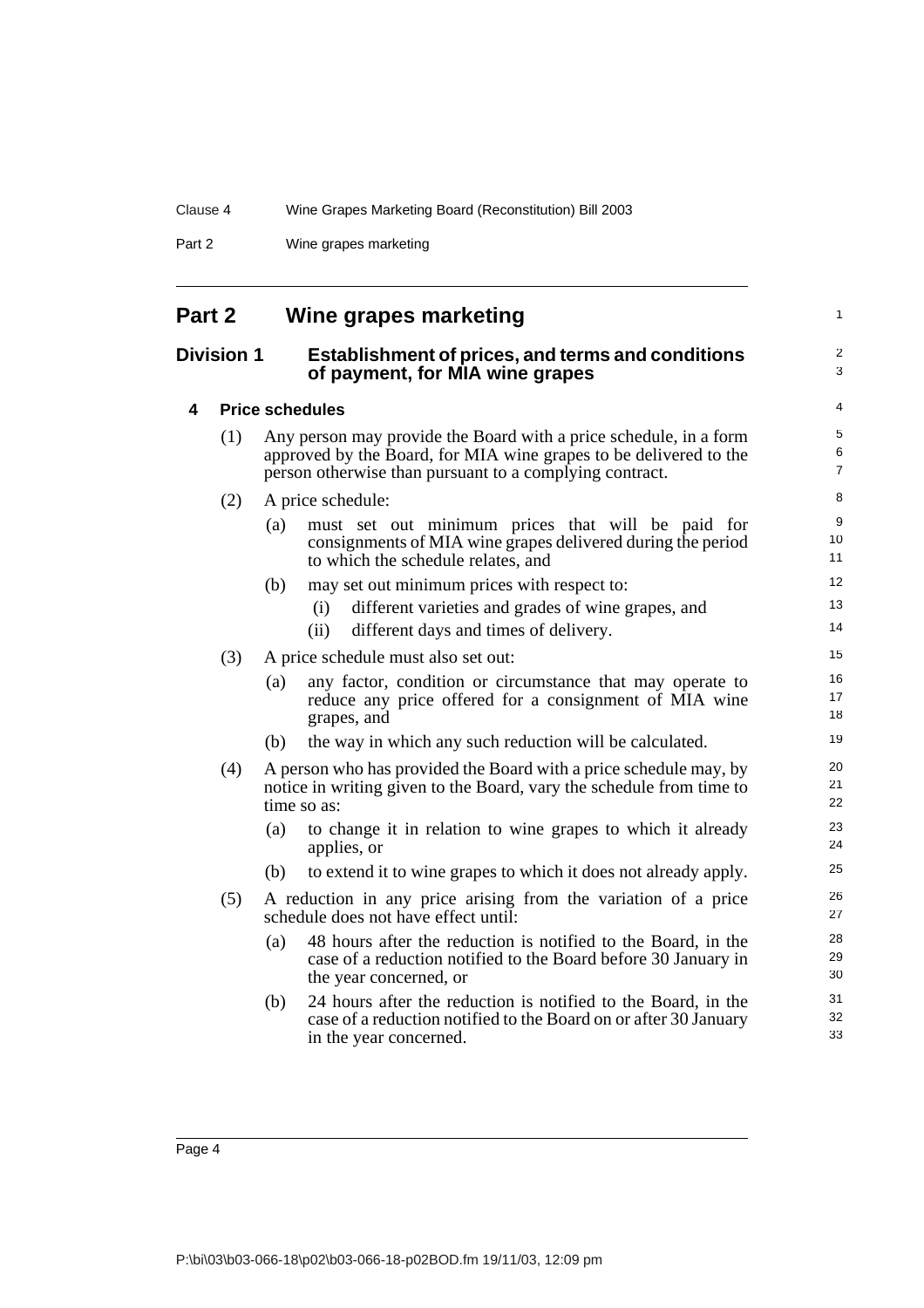Wine Grapes Marketing Board (Reconstitution) Bill 2003 Clause 5

Wine grapes marketing example and the part 2 and 2 Part 2

|   | (6) | A person who has provided the Board with a price schedule must<br>ensure that copies of the schedule, and any variation of the schedule,<br>are made available to prospective consignors on request.                                                                                     | $\mathbf{1}$<br>$\overline{2}$<br>3 |
|---|-----|------------------------------------------------------------------------------------------------------------------------------------------------------------------------------------------------------------------------------------------------------------------------------------------|-------------------------------------|
| 5 |     | Board may make order as to terms and conditions of payment                                                                                                                                                                                                                               | 4                                   |
|   | (1) | The Board may at any time, by order published in the Gazette:                                                                                                                                                                                                                            | 5                                   |
|   |     | establish terms and conditions of payment for MIA wine<br>(a)<br>grapes delivered during that year otherwise than pursuant to a<br>complying contract, and                                                                                                                               | 6<br>$\overline{7}$<br>8            |
|   |     | establish a formula for calculating the amounts payable to the<br>(b)<br>Board, towards any rates levied under the Agricultural<br>Industry Services Act 1998, in relation to deliveries of MIA<br>wine grapes, and                                                                      | 9<br>10<br>11<br>12                 |
|   |     | establish a timetable in accordance with which:<br>(c)                                                                                                                                                                                                                                   | 13                                  |
|   |     | (i)<br>consignees are to make payments to the Board under<br>sections 10 (1) (a) and 14 (1), and                                                                                                                                                                                         | 14<br>15                            |
|   |     | the Board is to make payments to consignors under<br>(ii)<br>section $10(1)(b)$ .                                                                                                                                                                                                        | 16<br>17                            |
|   | (2) | The terms and conditions of payment referred to in subsection $(1)$<br>(a) are to be established by the Board having regard to any<br>submissions made by wineries and wine grape growers within the<br>meaning of the regulation set out in Schedule 1.                                 | 18<br>19<br>20<br>21                |
|   | (3) | Without limiting subsection $(1)$ $(a)$ , the terms and conditions set by<br>an order under this section may fix the rate at which interest is to<br>accrue on the late payment of the price of MIA wine grapes so<br>delivered, or on the late payment of any instalment of that price. | 22<br>23<br>24<br>25                |
|   | (4) | The rate at which interest is to accrue must not exceed the rate<br>prescribed under section 95 (1) of the Supreme Court Act 1970 for<br>payment of interest on a judgment debt, plus 5 per cent.                                                                                        | 26<br>27<br>28                      |
|   | (5) | Copies of each order under this section are to be published in at least<br>one daily newspaper circulating throughout New South Wales.                                                                                                                                                   | 29<br>30                            |
|   | (6) | A failure to comply with the requirements of subsection (5) with<br>respect to an order under this section does not affect the validity of                                                                                                                                               | 31<br>32                            |

(7) An order that is made under this section after 20 January in any year does not have effect until the following year.

Page 5

33 34 35

the order.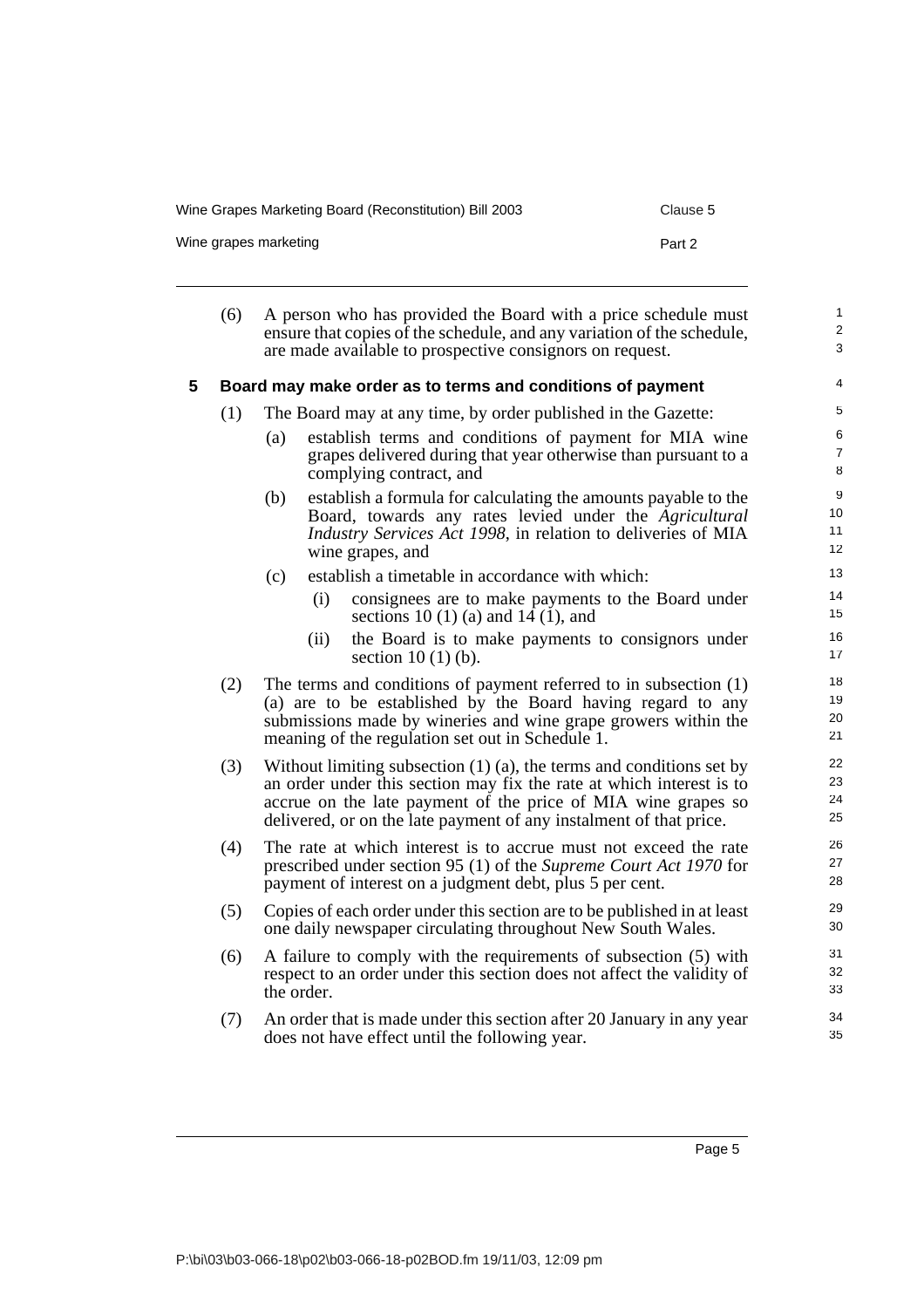Part 2 Wine grapes marketing

| (8) | The making of an order under this section is specifically authorised         |
|-----|------------------------------------------------------------------------------|
|     | for the purposes of section 51 of the <i>Trade Practices Act 1974</i> of the |
|     | Commonwealth and the <i>Competition Code of New South Wales</i> .            |
|     |                                                                              |

1 2 3

4 5

31 32 33

#### **Division 2 Regulation of deliveries and payments for MIA wine grapes**

|   |     |               | 9. apoc                                                                                                                                                                                                 |                      |
|---|-----|---------------|---------------------------------------------------------------------------------------------------------------------------------------------------------------------------------------------------------|----------------------|
| 6 |     |               | <b>Application of Division</b>                                                                                                                                                                          | 6                    |
|   |     |               | This Division applies to any delivery of MIA wine grapes, other<br>than a duly contracted delivery.                                                                                                     | $\overline{7}$<br>8  |
| 7 |     |               | Deliveries of MIA wine grapes not to be accepted unless price<br>schedule notified to Board                                                                                                             | 9<br>10              |
|   | (1) |               | A person must not accept delivery of a consignment of MIA wine<br>grapes unless a price schedule applicable to that consignment has<br>been provided to the Board on or before 30 January in that year. | 11<br>12<br>13       |
|   |     |               | Maximum penalty: 20 penalty units (in the case of a corporation)<br>and 10 penalty units (in any other case).                                                                                           | 14<br>15             |
|   | (2) |               | A person's contravention of subsection (1) does not affect the<br>person's other obligations under this Division.                                                                                       | 16<br>17             |
| 8 |     | documentation | Persons accepting delivery of MIA wine grapes to furnish certain                                                                                                                                        | 18<br>19             |
|   |     | sets out:     | On accepting delivery of a consignment of MIA wine grapes, the<br>consignee must give to the consignor, by handing to the person by<br>whom the consignment is actually delivered, documentation that   | 20<br>21<br>22<br>23 |
|   |     | (a)           | the date of the delivery, and                                                                                                                                                                           | 24                   |
|   |     | (b)           | the quantity and variety of the wine grapes in the<br>consignment, and                                                                                                                                  | 25<br>26             |
|   |     | (c)           | the relevant provisions of the price schedule applicable to the<br>consignment, and                                                                                                                     | 27<br>28             |
|   |     | (d)           | any factor, condition or circumstance that operates to reduce<br>the price payable for the consignment and the amount of any                                                                            | 29<br>30             |

Maximum penalty: 20 penalty units (in the case of a corporation) and 10 penalty units (in any other case).

such reduction.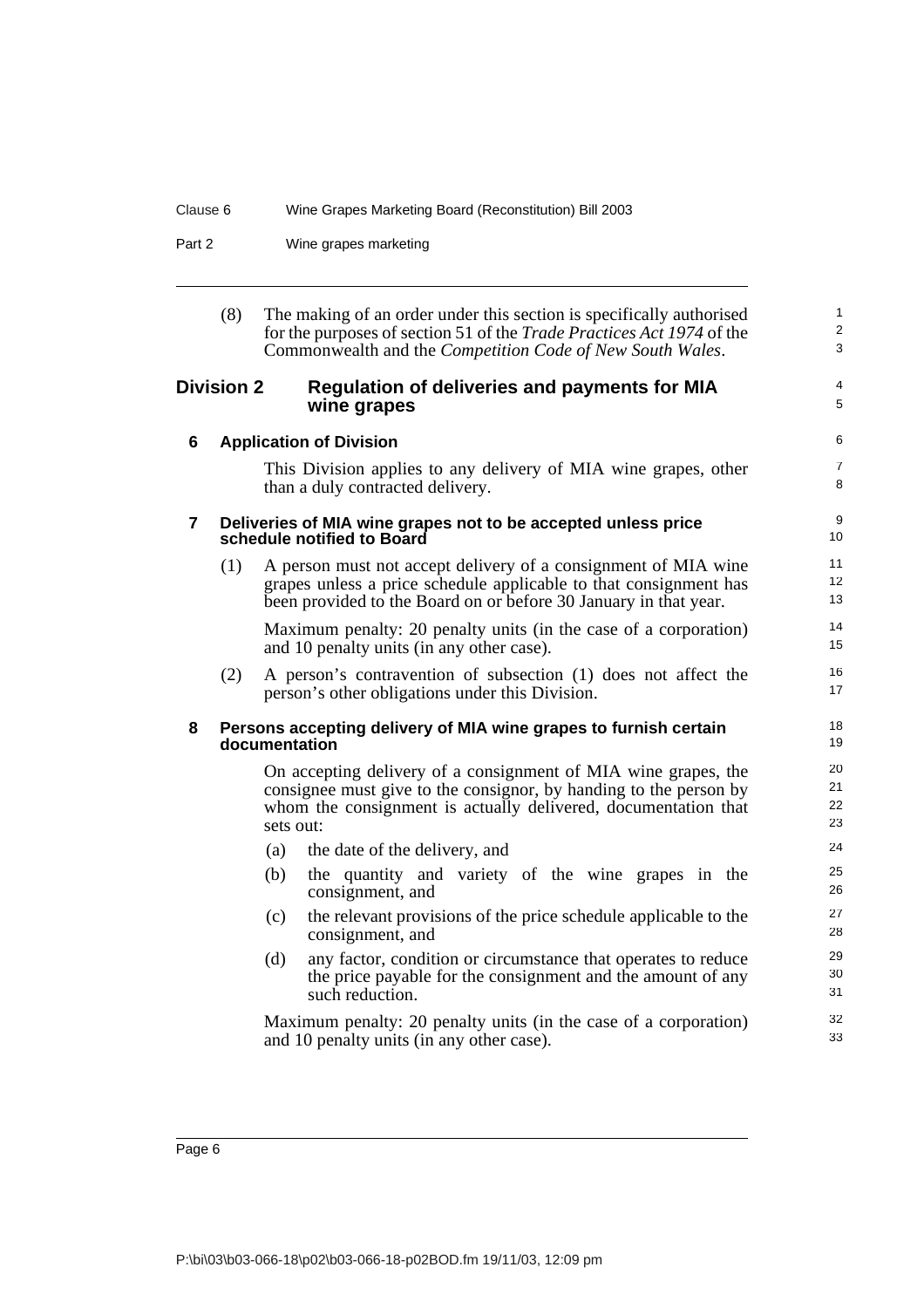Wine Grapes Marketing Board (Reconstitution) Bill 2003 Clause 9

Wine grapes marketing example of the state of the Part 2

| 9  |     |     |             | Minimum price to be paid for MIA wine grapes                                                                                                                                                                                                                                                                              | $\mathbf{1}$                               |
|----|-----|-----|-------------|---------------------------------------------------------------------------------------------------------------------------------------------------------------------------------------------------------------------------------------------------------------------------------------------------------------------------|--------------------------------------------|
|    | (1) |     |             | The price to be paid for a consignment of MIA wine grapes<br>delivered on any day is taken to be:                                                                                                                                                                                                                         | $\overline{c}$<br>3                        |
|    |     | (a) |             | if the consignee has provided a price schedule to the Board:                                                                                                                                                                                                                                                              | $\overline{\mathcal{L}}$                   |
|    |     |     | (i)         | the price offered for the consignment, reduced in<br>accordance with any applicable factor, condition or<br>circumstance set out in the price schedule applicable to<br>the consignment, or                                                                                                                               | 5<br>$\overline{6}$<br>$\overline{7}$<br>8 |
|    |     |     | (ii)        | the minimum price payable for the wine grapes in<br>accordance with the price schedule applicable to the<br>consignment,                                                                                                                                                                                                  | 9<br>10<br>11                              |
|    |     |     |             | whichever is the greater, or                                                                                                                                                                                                                                                                                              | 12                                         |
|    |     | (b) | Board:      | if the consignee has failed to provide a price schedule to the                                                                                                                                                                                                                                                            | 13<br>14                                   |
|    |     |     | (i)         | the price offered for the consignment, or                                                                                                                                                                                                                                                                                 | 15                                         |
|    |     |     | (ii)        | a price equivalent to the average price for wine grapes<br>of the same variety and grade delivered on the same<br>day,                                                                                                                                                                                                    | 16<br>17<br>18                             |
|    |     |     |             | whichever is the greater.                                                                                                                                                                                                                                                                                                 | 19                                         |
|    | (2) |     |             | For the purposes of subsection $(1)$ (b) (ii), the average price for wine<br>grapes of a particular variety and grade delivered on a particular day<br>is the arithmetic mean of the prices for wine grapes of that variety<br>and grade, delivered on that day, set out in the price schedules<br>provided to the Board. | 20<br>21<br>22<br>23<br>24                 |
| 10 |     |     |             | How payments to be dealt with                                                                                                                                                                                                                                                                                             | 25                                         |
|    | (1) |     |             | Unless the Board directs otherwise, either generally or in relation to<br>a particular consignee or class of consignees:                                                                                                                                                                                                  | 26<br>27                                   |
|    |     | (a) | $(a)$ , and | the price to be paid for MIA wine grapes delivered on any day<br>is to be paid by the consignee to the Board in accordance with<br>the Board's terms and conditions referred to in section $5(1)$                                                                                                                         | 28<br>29<br>30<br>31                       |
|    |     | (b) |             | the money received by the Board in relation to the delivery,<br>less any amount calculated in accordance with section $5(1)$<br>(b), must be paid by the Board to the consignor,                                                                                                                                          | 32<br>33<br>34                             |
|    |     |     |             | within the period allowed by the Board's timetable for payment<br>under section $5(1)(c)$ .                                                                                                                                                                                                                               | 35<br>36                                   |

Page 7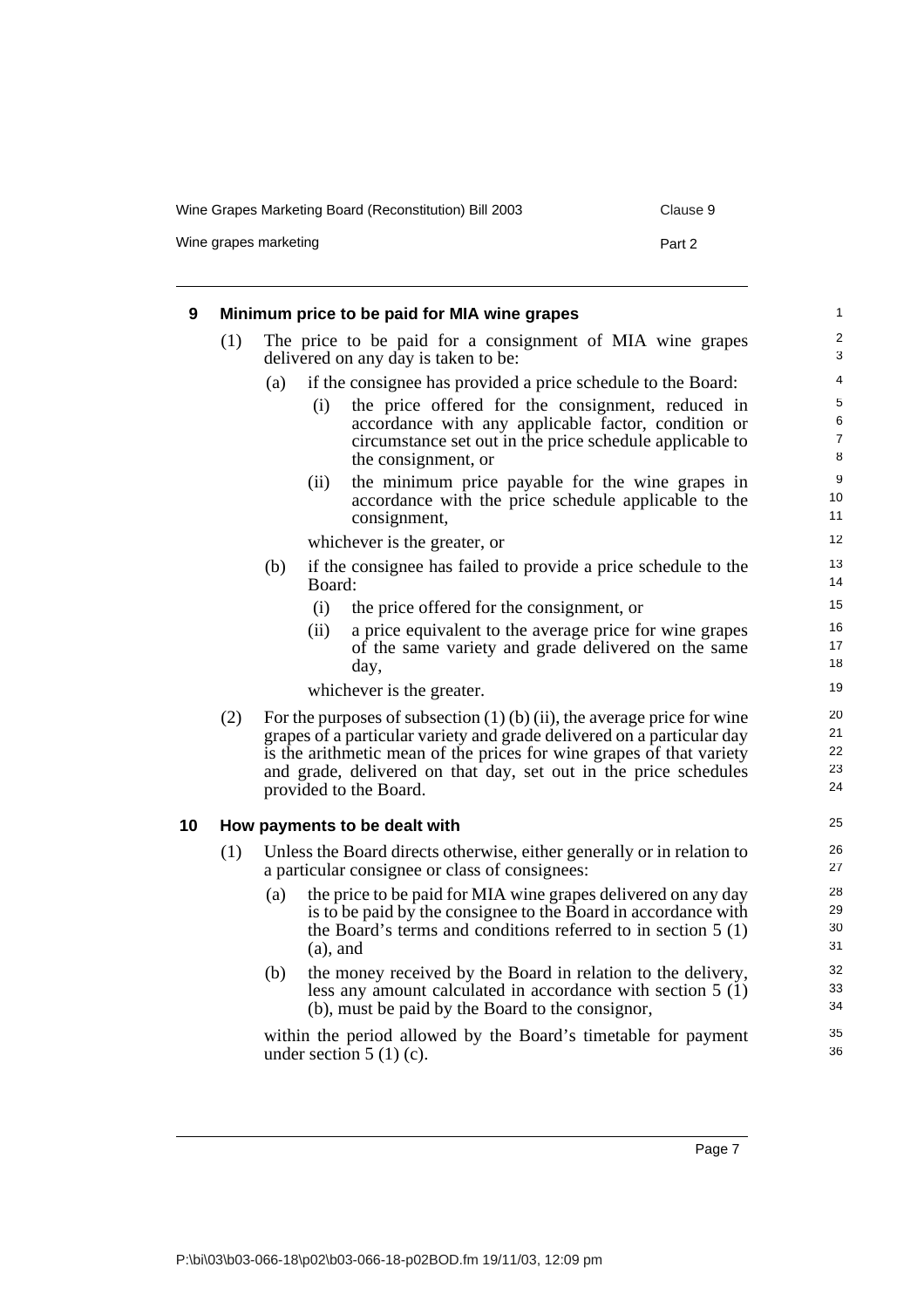Part 2 Wine grapes marketing

|    | (2)               |           | Such a direction may be given on the Board's own motion or on the<br>application of one or more consignees.                                                                                                                                                         | 1<br>2               |
|----|-------------------|-----------|---------------------------------------------------------------------------------------------------------------------------------------------------------------------------------------------------------------------------------------------------------------------|----------------------|
|    | <b>Division 3</b> |           | General                                                                                                                                                                                                                                                             | 3                    |
| 11 |                   |           | <b>Application of Division</b>                                                                                                                                                                                                                                      | $\overline{4}$       |
|    |                   |           | This Division applies to any delivery of MIA wine grapes, including<br>a duly contracted delivery.                                                                                                                                                                  | 5<br>6               |
| 12 |                   |           | <b>Consignees to furnish Board with certain information</b>                                                                                                                                                                                                         | $\overline{7}$       |
|    | (1)               |           | On or before 1 May in each year, each consignee must furnish a<br>report to the Board with respect to MIA wine grapes that have been<br>delivered to the consignee during the period beginning 1 July in the<br>previous year and ending on 14 April in that year.  | 8<br>9<br>10<br>11   |
|    | (2)               |           | On or before 30 June in each year, each consignee who has received<br>MIA wine grapes since 14 April in that year must furnish a<br>supplementary report to the Board with respect to MIA wine grapes<br>that have been delivered to the consignee since that date. | 12<br>13<br>14<br>15 |
|    | (3)               | delivery: | The reports must include the following details in relation to each                                                                                                                                                                                                  | 16<br>17             |
|    |                   | (a)       | the identity of the consignor of the delivery,                                                                                                                                                                                                                      | 18                   |
|    |                   | (b)       | the quantity and variety of the wine grapes in the delivery,                                                                                                                                                                                                        | 19                   |
|    |                   | (c)       | except in the case of a duly contracted delivery, the price of<br>the wine grapes in the delivery.                                                                                                                                                                  | 20<br>21             |
|    | (4)               |           | A consignee must not fail or refuse to comply with the requirements<br>of this section.                                                                                                                                                                             | 22<br>23             |
|    |                   |           | Maximum penalty: 20 penalty units (in the case of a corporation)<br>and 10 penalty units (in any other case).                                                                                                                                                       | 24<br>25             |
| 13 |                   |           | Board may approve certain contracts                                                                                                                                                                                                                                 | 26                   |
|    | (1)               | fixes:    | The Board may approve a contract entered into on or after the first<br>Monday in December of the previous year, being a contract that                                                                                                                               | 27<br>28<br>29       |
|    |                   | (a)       | the prices to be paid for consignments of MIA wine grapes<br>delivered during the current calendar year, or the manner in<br>which those prices are to be calculated, and                                                                                           | 30<br>31<br>32       |
|    |                   | (b)       | the date or dates by which those prices, or the various<br>instalments of those prices, will be paid.                                                                                                                                                               | 33<br>34             |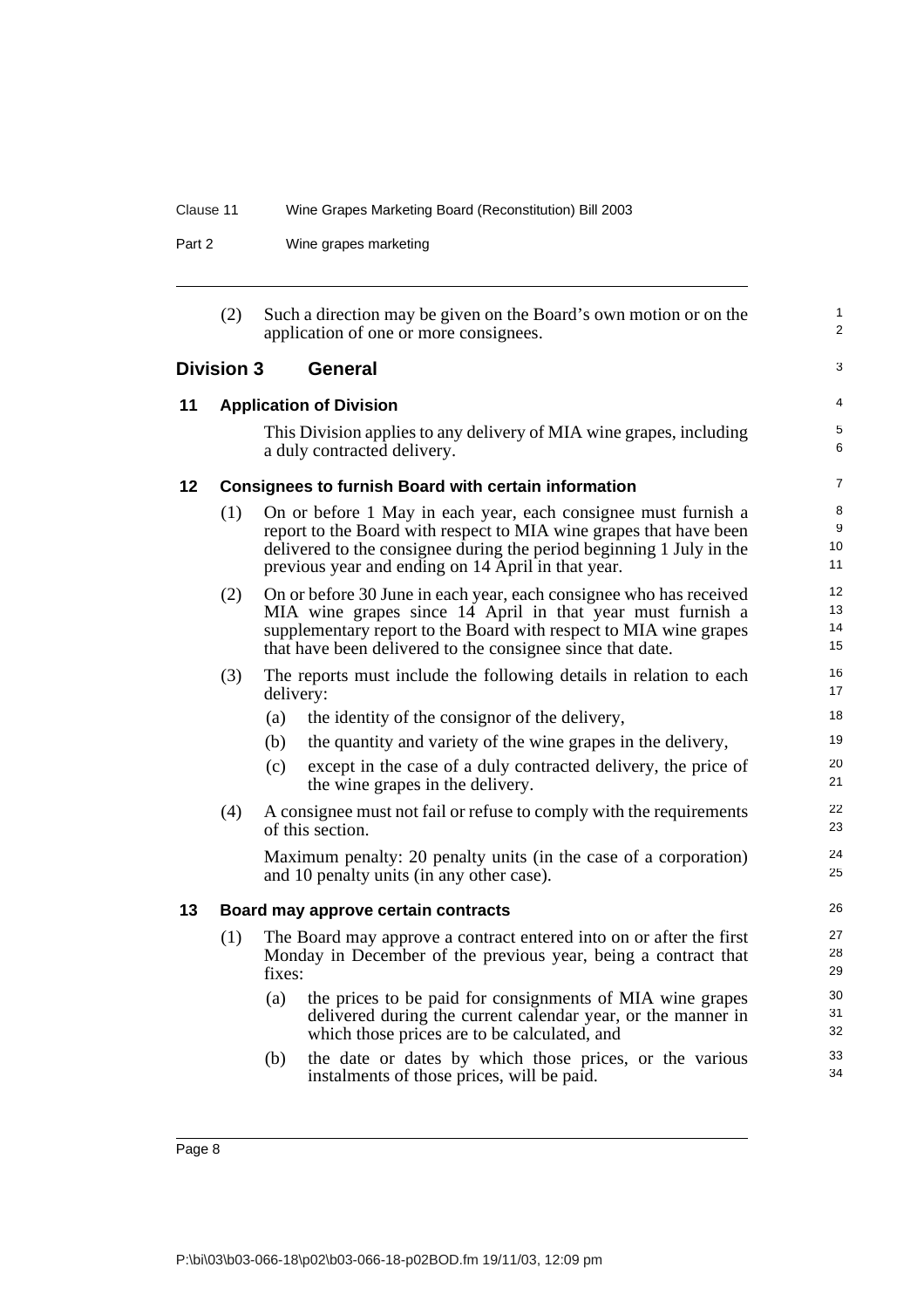|    | (2) | An application for the Board's approval to a contract may be made,<br>in a form approved by the Board, by any party to the contract.                                                                                                                                                                           | 1<br>$\overline{2}$        |
|----|-----|----------------------------------------------------------------------------------------------------------------------------------------------------------------------------------------------------------------------------------------------------------------------------------------------------------------|----------------------------|
|    | (3) | The Board's approval to a contract is taken to have been given if, at<br>the expiry of 14 days after such an application has been made, the<br>Board's decision on the application has not been given to the<br>applicant.                                                                                     | 3<br>4<br>5<br>6           |
|    | (4) | An applicant may apply to the Administrative Decisions Tribunal<br>for a review of its decision to refuse to give an approval under this<br>section.                                                                                                                                                           | $\overline{7}$<br>8<br>9   |
| 14 |     | Consignees of duly contracted deliveries to deduct sums for<br>payment to Board                                                                                                                                                                                                                                | 10<br>11                   |
|    | (1) | If a consignee accepts a duly contracted delivery of MIA wine<br>grapes, the amount calculated in relation to that delivery in<br>accordance with section $5(1)(b)$ is to be paid to the Board by the<br>consignee within the period allowed by the Board's timetable for<br>payment under section $5(1)(c)$ . | 12<br>13<br>14<br>15<br>16 |
|    | (2) | The amount may be deducted from any money payable by the<br>consignee to the consignor with respect to that delivery.                                                                                                                                                                                          | 17<br>18                   |
|    | (3) | This section does not apply to a duly contracted delivery of MIA<br>wine grapes in respect of which an amount has been paid to the<br>Board under this section in relation to a previous delivery of those<br>wine grapes.                                                                                     | 19<br>20<br>21<br>22       |
| 15 |     | Minister may grant exemptions from Part                                                                                                                                                                                                                                                                        | 23                         |
|    |     | The Minister may, by order, exempt any specified person or class of<br>persons, either conditionally or unconditionally, from the operation<br>of this Part or any specified provision of this Part.                                                                                                           | 24<br>25<br>26             |
| 16 |     | No contracting out                                                                                                                                                                                                                                                                                             | 27                         |
|    |     | A contract or agreement is void to the extent to which it purports to<br>exclude, modify or restrict the operation of this Part or has the effect<br>of excluding, modifying or restricting the operation of this Part.                                                                                        | 28<br>29<br>30             |

Wine Grapes Marketing Board (Reconstitution) Bill 2003 Clause 14

Wine grapes marketing example of the state of the Part 2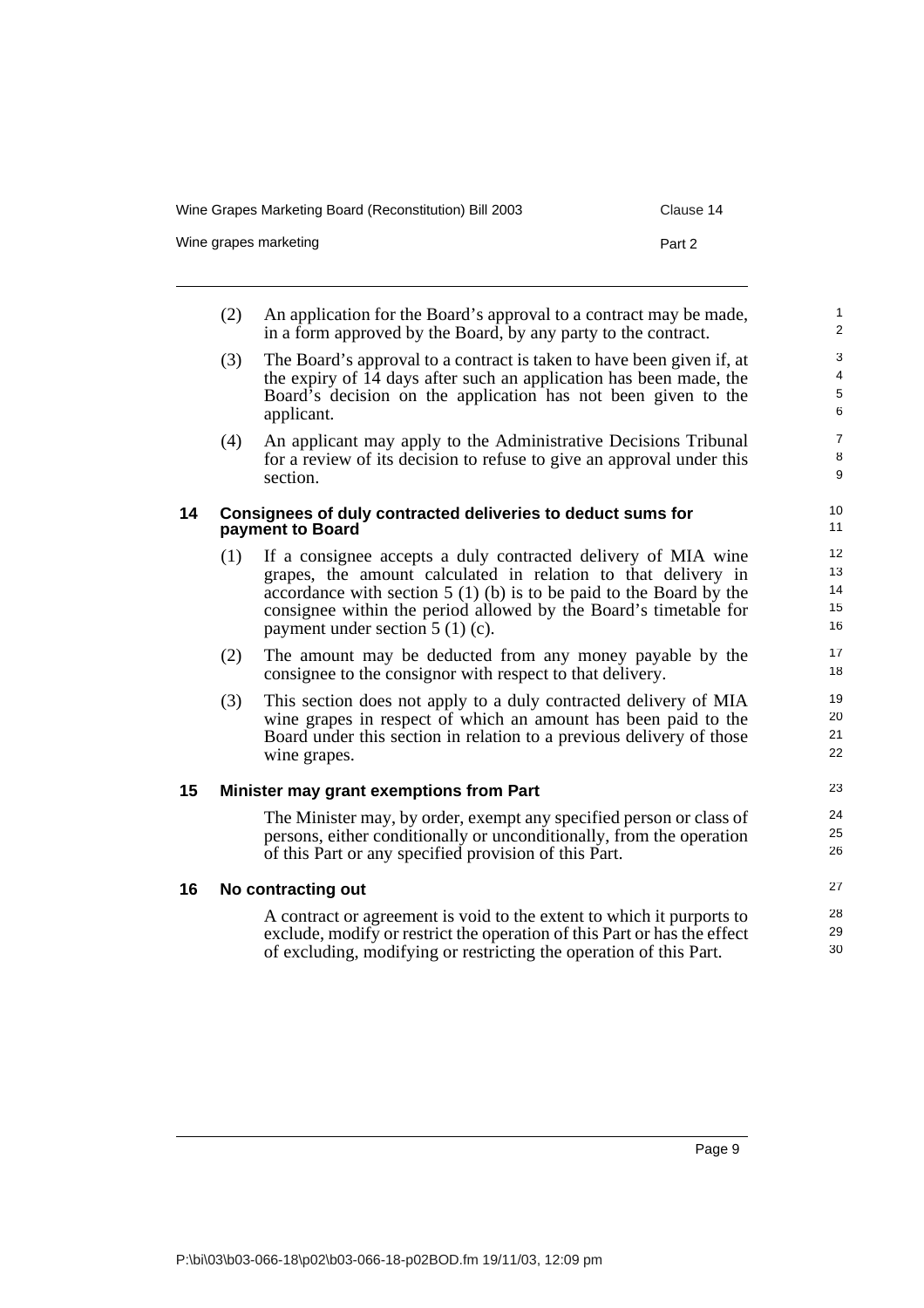Part 3 Miscellaneous

#### **Part 3 Miscellaneous**

#### **17 Departmental inspectors**

(1) In making a decision with respect to the appointment of a person to exercise the functions of a Departmental inspector under the *Agricultural Industry Services Act 1998* in relation to matters arising under this Act, the Director-General must have regard to any submissions or nominations made by the Board.

1

- (2) Despite subsection (1), a person may not be appointed to exercise any such function if the person is a member of the Board or a member of the Board's staff.
- (3) The powers exercisable by a Departmental inspector under section 33 of the *Agricultural Industry Services Act 1998* include the power to require a person to furnish the inspector with:
	- (a) information of the kind required to be included in a report under section 12 of this Act, or
	- (b) information of the kind necessary to establish whether or not a particular document is or is not a complying contract.
- (4) The powers exercisable by a Departmental inspector under section 34 of the *Agricultural Industry Services Act 1998* include the power to enter premises, and to inspect and take copies of documents, for the purpose of obtaining:
	- (a) information of the kind required to be included in a report under section 12 of this Act, or
	- (b) information of the kind necessary to establish whether or not a particular document is or is not a complying contract.
- (5) A Departmental inspector may exercise functions under the *Agricultural Industry Services Act 1998* in relation to MIA wine grapes within or beyond the Board's area of operations.
- (6) The Board must pay to the Director-General such amounts as the Director-General may from time to time determine to defray the costs and expenses of Departmental inspectors in the exercise of such of their functions under the *Agricultural Industry Services Act 1998* as arise under this section.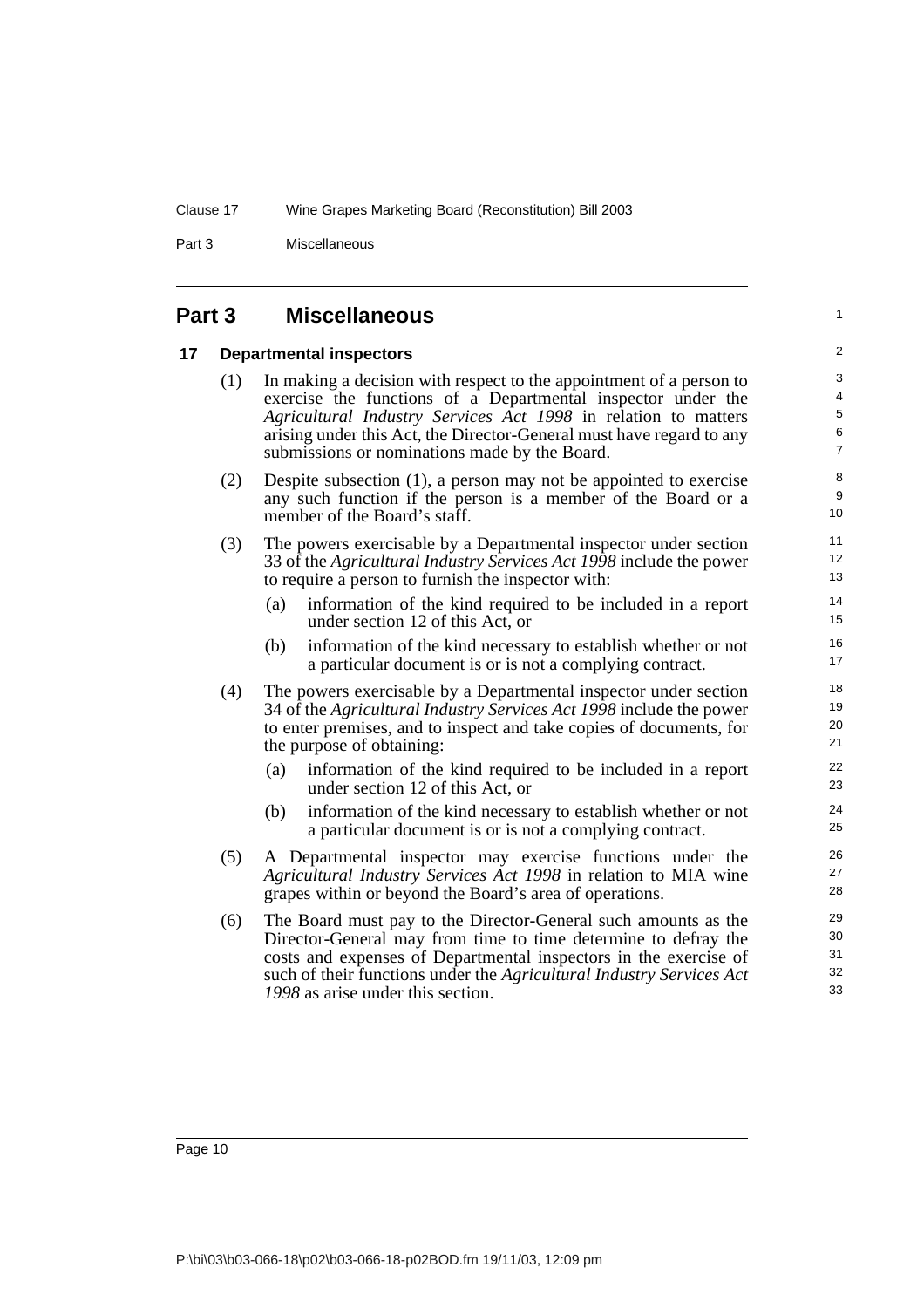|    | Miscellaneous | Part 3                                                                                                                                                                                                                                                                  |                                |
|----|---------------|-------------------------------------------------------------------------------------------------------------------------------------------------------------------------------------------------------------------------------------------------------------------------|--------------------------------|
| 18 |               | <b>Funding of Board's operations</b>                                                                                                                                                                                                                                    | 1                              |
|    |               | Any amounts payable by the Board under this Act, and any costs or<br>expenses incurred by the Board in the exercise of its functions under<br>this Act, may be paid for out of the Board's general fund under Part<br>3 of the Agricultural Industry Services Act 1998. | $\overline{c}$<br>3<br>4<br>5  |
| 19 |               | Recovery of unpaid money                                                                                                                                                                                                                                                | 6                              |
|    |               | Any money due to the Board or the Director-General under this Act<br>(including any money that becomes payable as a consequence of the<br>revocation of a direction under section 10) may be recovered as a<br>debt.                                                    | $\overline{7}$<br>8<br>9<br>10 |
| 20 |               | Proceedings may be taken in name of Board                                                                                                                                                                                                                               | 11                             |
|    | (1)           | Proceedings for an offence against this Act may be taken in the<br>name of the Board by any officer of the Board who is authorised by<br>the Board in that regard.                                                                                                      | 12<br>13<br>14                 |
|    | (2)           | Proceedings taken in the name of the Board are, in the absence of<br>evidence to the contrary, taken to have been commenced in<br>accordance with an authority under this section.                                                                                      | 15<br>16<br>17                 |
|    | (3)           | This section does not prevent proceedings for an offence against this<br>Act from being commenced by any person otherwise than in<br>accordance with an authority under this section.                                                                                   | 18<br>19<br>20                 |
| 21 |               | Directors and managers liable for offences committed by<br>corporations                                                                                                                                                                                                 | 21<br>22                       |
|    | (1)           | If a corporation contravenes a provision of this Act, each person<br>who:                                                                                                                                                                                               | 23<br>24                       |
|    |               | is a director of the corporation, or<br>(a)                                                                                                                                                                                                                             | 25                             |
|    |               | is concerned in the management of the corporation,<br>(b)                                                                                                                                                                                                               | 26                             |
|    |               | is to be treated as having contravened that provision if the person<br>knowingly authorised or permitted the contravention.                                                                                                                                             | 27<br>28                       |
|    | (2)           | A person may, under this section, be proceeded against and<br>convicted for a contravention of such a provision whether or not the<br>corporation has been proceeded against or convicted for a<br>contravention of that provision.                                     | 29<br>30<br>31<br>32           |
|    | (3)           | Nothing in this section affects any liability imposed on a corporation<br>for an offence committed by the corporation against this Act.                                                                                                                                 | 33<br>34                       |

Wine Grapes Marketing Board (Reconstitution) Bill 2003 Clause 18

Page 11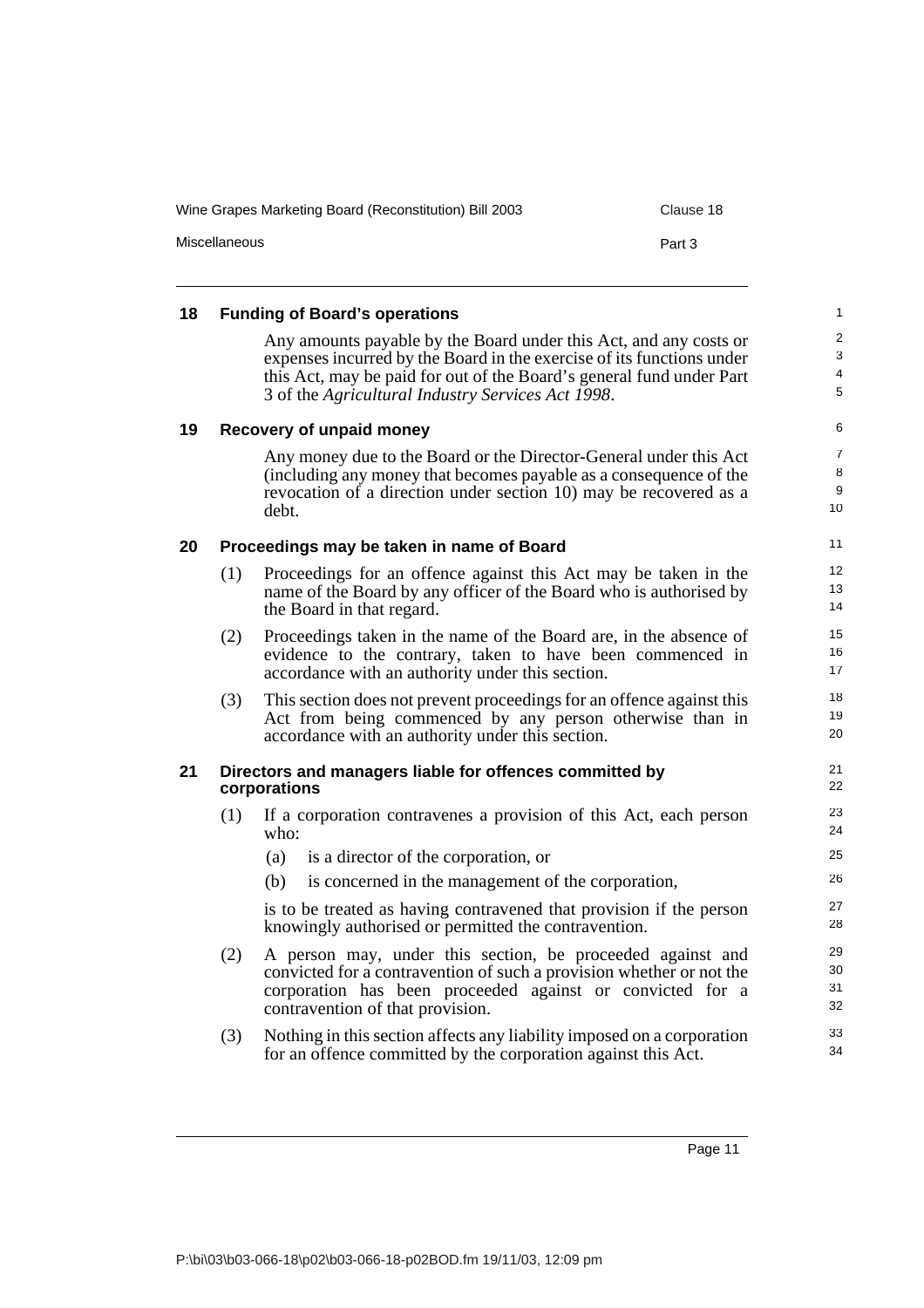| Clause 22 | Wine Grapes Marketing Board (Reconstitution) Bill 2003 |
|-----------|--------------------------------------------------------|
|-----------|--------------------------------------------------------|

Part 3 Miscellaneous

| 22 | <b>Agricultural Industry Services (Wine Grapes Marketing Board)</b> |
|----|---------------------------------------------------------------------|
|    | <b>Regulation 2003</b>                                              |

Schedule 1 is taken to be, and has effect as, a regulation made under the *Agricultural Industry Services Act 1998* for the purposes of section 5 of that Act.

| 23 | <b>Abolition of former Board</b>                                                                 | 6              |
|----|--------------------------------------------------------------------------------------------------|----------------|
|    | The former Board is abolished.                                                                   | $\overline{7}$ |
| 24 | Amendment of Agricultural Industry Services Act 1998 No 45                                       | 8              |
|    | The Agricultural Industry Services Act 1998 is amended as set out<br>in Schedule 2.              | 9<br>10        |
| 25 | Amendment of Marketing of Primary Products Act 1983 No 176                                       | 11             |
|    | The Marketing of Primary Products Act 1983 is amended by<br>omitting section 67A and Schedule 5. | 12<br>13       |
| 26 | <b>Expiry of Act</b>                                                                             | 14             |
|    | This Act expires on 31 December 2007.                                                            | 15             |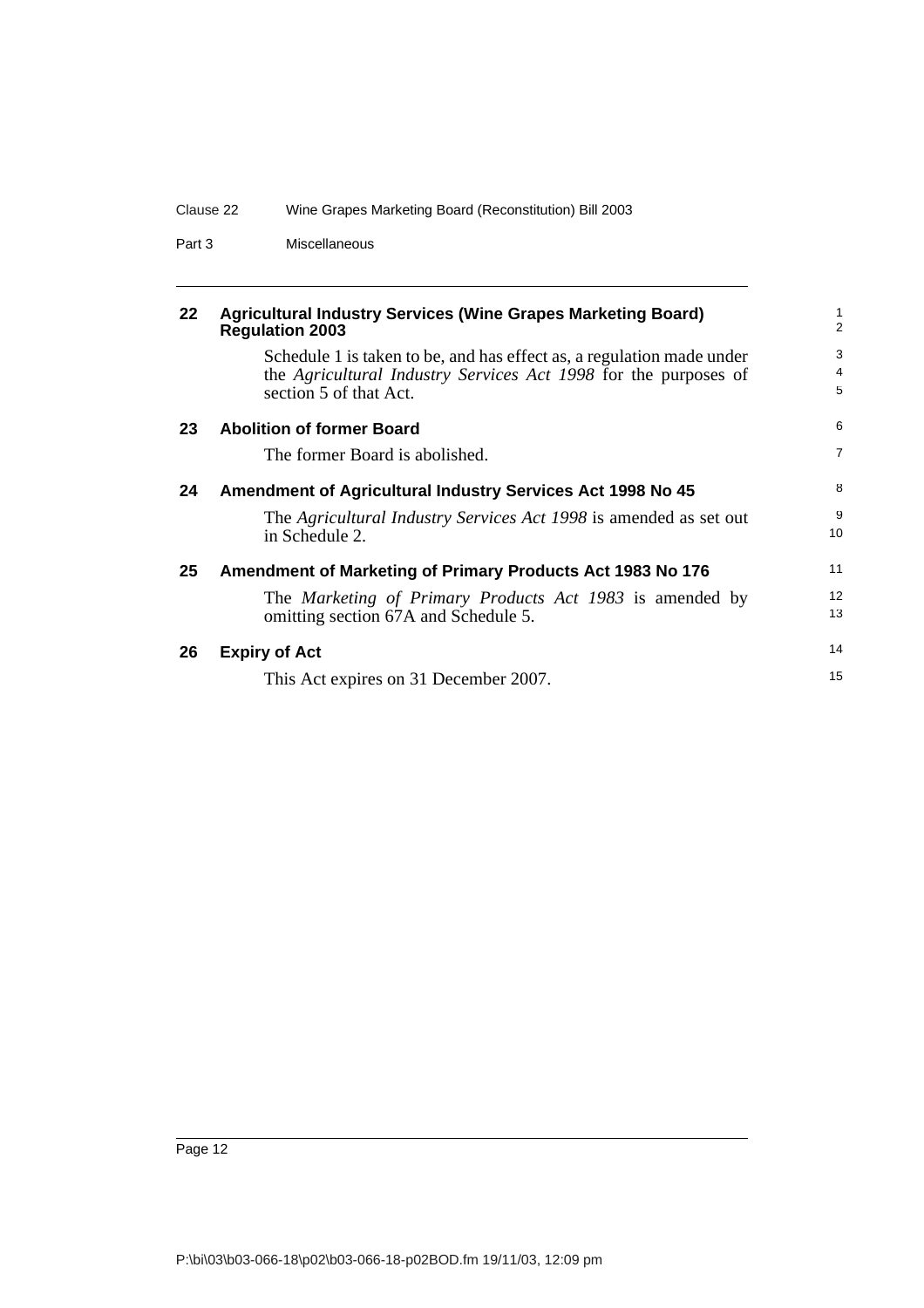Agricultural Industry Services (Wine Grapes Marketing Board) Regulation 2003 Schedule 1

## **Schedule 1 Agricultural Industry Services (Wine Grapes Marketing Board) Regulation 2003**

(Section 22)

1  $\mathfrak{p}$ 3

#### **Part 1 Preliminary 1 Name of Regulation** This Regulation is the *Agricultural Industry Services (Wine Grapes Marketing Board) Regulation 2003*. **2 Definitions** In this Regulation: *area of operations*, in relation to the Board, means the area of operations for which the Board is constituted, as set out in clause 5. *Board* means the agricultural industry services committee established by this Regulation. *former Board* means the Wine Grapes Marketing Board, as constituted under the *Marketing of Primary Products Act 1983* immediately before the commencement of this Regulation. *MIA wine grapes* means any variety of grapes grown within the Board's area of operations for use for processing into wine, must, juice or wine spirit. *the Act* means the *Agricultural Industry Services Act 1998*. *wine grape grower* means a grower that belongs to the class of primary producers referred to in clause 4. *winery* means a processor that processes MIA wine grapes within the Board's area of operations. **Part 2 Establishment and functions of Board 3 Establishment of Board** (1) There is established by this Regulation an agricultural industry services committee with the corporate name of the Wine Grapes Marketing Board. (2) The Board is a continuation of the former Board. 4 5 6 7 8 9 10 11 12 13 14 15 16 17 18 19 20 21 22 23 24 25 26 27 28 29 30

Page 13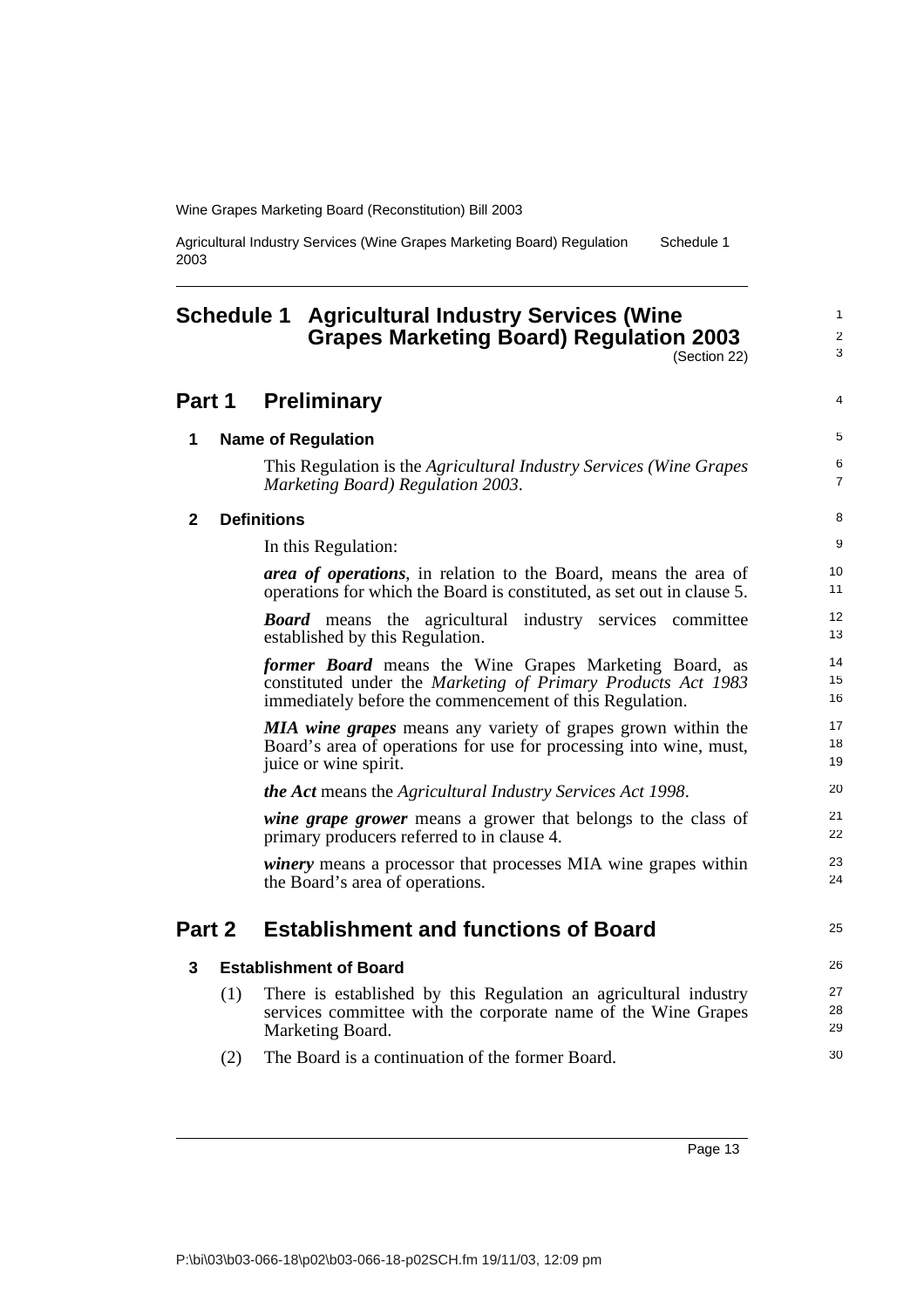Schedule 1 Agricultural Industry Services (Wine Grapes Marketing Board) Regulation 2003

| 4                       |         |                                                                                                                                                                                                                                                                              |                                  |
|-------------------------|---------|------------------------------------------------------------------------------------------------------------------------------------------------------------------------------------------------------------------------------------------------------------------------------|----------------------------------|
|                         |         | Class of primary producers for which Board is constituted                                                                                                                                                                                                                    | 1                                |
|                         |         | For any calendar year, the class of primary producers for which the<br>Board is constituted includes all growers within the Board's area of<br>operations who, during the previous calendar year, harvested more<br>than 20 tonnes of MIA wine grapes, but does not include: | $\mathbf{2}$<br>3<br>4<br>5      |
|                         | (a)     | in the case of a corporation:                                                                                                                                                                                                                                                | 6                                |
|                         |         | (i)<br>a grower that is also a winery, or                                                                                                                                                                                                                                    | $\overline{7}$                   |
|                         |         | (ii)<br>a grower in which a winery has a controlling interest, or                                                                                                                                                                                                            | 8                                |
|                         | (b)     | in the case of an individual:                                                                                                                                                                                                                                                | 9                                |
|                         |         | (i)<br>a grower who is also a winery, or                                                                                                                                                                                                                                     | 10                               |
|                         |         | (ii)<br>a grower who is a director of a corporation that is a                                                                                                                                                                                                                | 11                               |
|                         |         | winery and who (as a grower) supplies the winery with<br>all of the MIA wine grapes that he or she harvests.                                                                                                                                                                 | 12<br>13                         |
| $5\phantom{1}$          |         | Area of operations of Board                                                                                                                                                                                                                                                  | 14                               |
|                         |         | The area of operations for which the Board is constituted consists of                                                                                                                                                                                                        | 15                               |
|                         |         | the City of Griffith and the local government areas of Carrathool,                                                                                                                                                                                                           | 16                               |
|                         |         | Leeton and Murrumbidgee.                                                                                                                                                                                                                                                     | 17                               |
| 6                       |         | <b>Commodity for which Board is constituted</b>                                                                                                                                                                                                                              | 18                               |
|                         | grapes. | The commodity for which the Board is constituted is MIA wine                                                                                                                                                                                                                 | 19<br>20                         |
| $\overline{\mathbf{7}}$ |         | <b>Agricultural industry services of Board</b>                                                                                                                                                                                                                               | 21                               |
|                         |         | The agricultural industry services for which the Board is constituted<br>are as follows:                                                                                                                                                                                     | 22<br>23                         |
|                         | (a)     | the development of a code of conduct for contract                                                                                                                                                                                                                            | 24<br>25                         |
|                         |         | negotiations between wine grape growers and wineries,                                                                                                                                                                                                                        |                                  |
|                         | (b)     | the development of draft contract provisions with respect to<br>the sale of MIA wine grapes to wineries, including provisions                                                                                                                                                |                                  |
|                         |         | with respect to:<br>the prices to be paid by wineries, and<br>(i)                                                                                                                                                                                                            |                                  |
|                         |         | the terms and conditions of payment to be observed by<br>(ii)<br>wineries.                                                                                                                                                                                                   | 26<br>27<br>28<br>29<br>30<br>31 |
|                         |         | in relation to MIA wine grapes delivered to them by wine<br>grape growers,                                                                                                                                                                                                   | 32<br>33                         |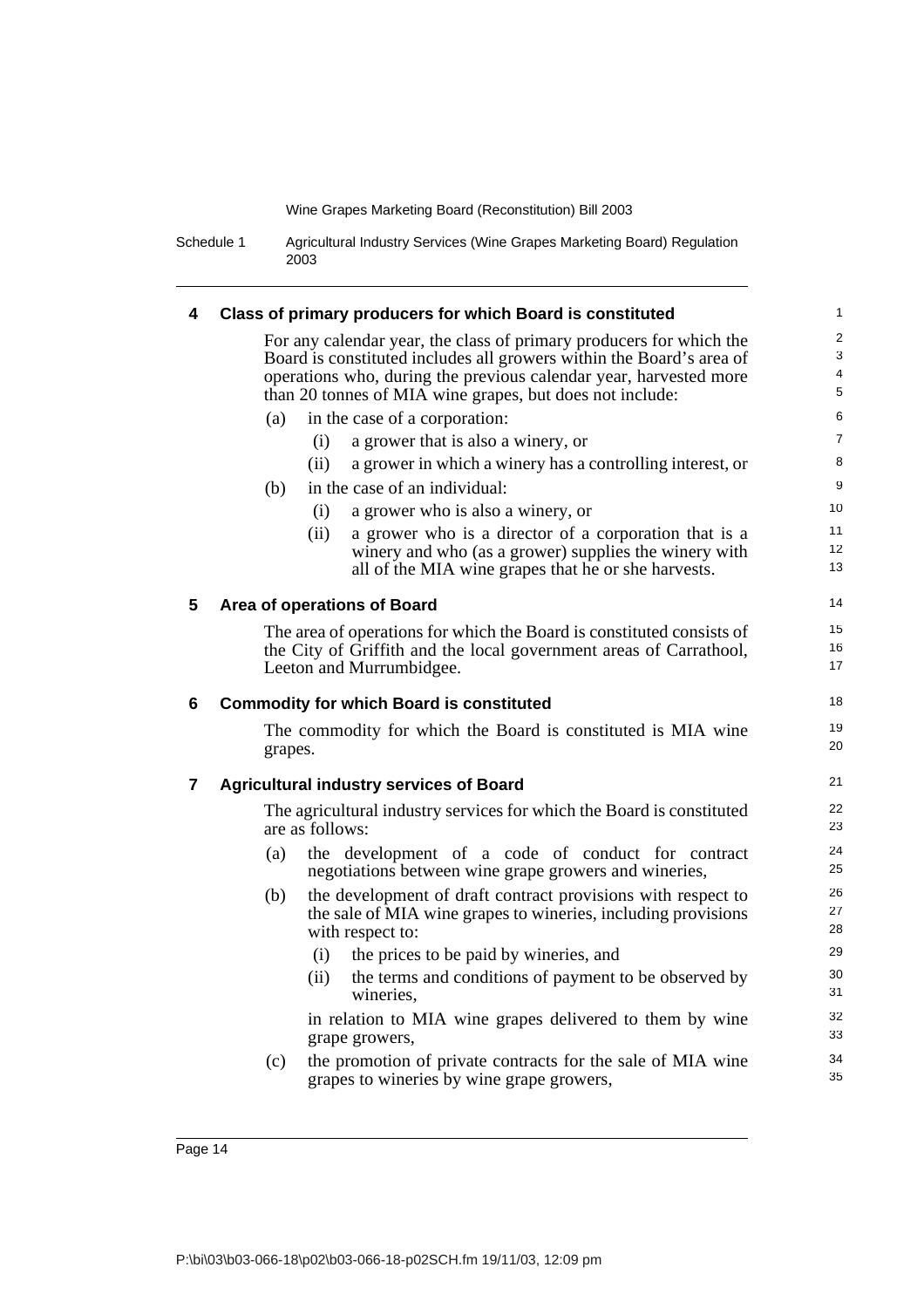Agricultural Industry Services (Wine Grapes Marketing Board) Regulation 2003 Schedule 1

|        |     | (d) | the collection and dissemination of market and industry<br>information, including the production and publication of<br>indicator prices for MIA wine grapes grown in the Board's<br>area of operations, | $\mathbf{1}$<br>$\boldsymbol{2}$<br>3<br>$\overline{4}$ |
|--------|-----|-----|---------------------------------------------------------------------------------------------------------------------------------------------------------------------------------------------------------|---------------------------------------------------------|
|        |     | (e) | the conduct of research and development into plant health in<br>relation to wine grapes,                                                                                                                | $\,$ 5 $\,$<br>6                                        |
|        |     | (f) | the provision of education and training in relation to wine<br>grape production and marketing,                                                                                                          | $\overline{7}$<br>8                                     |
|        |     | (g) | the promotion (in association with organisations representing<br>wineries) of wine made from MIA wine grapes,                                                                                           | $\boldsymbol{9}$<br>10                                  |
|        |     | (h) | the promotion of regional industry, including regional wine-<br>making, within the Board's area of operations,                                                                                          | 11<br>12                                                |
|        |     | (i) | the representation of the wine grape industry in relation to the<br>matters referred to in paragraphs $(a)$ – $(h)$ .                                                                                   | 13<br>14                                                |
| Part 3 |     |     | <b>Other provisions relating to Board</b>                                                                                                                                                               | 15                                                      |
| 8      |     |     | <b>Membership of Board</b>                                                                                                                                                                              | 16                                                      |
|        | (1) |     | The Board is to consist of 7 members, of whom:                                                                                                                                                          | 17                                                      |
|        |     | (a) | five are to be elected by the Board's constituents, and                                                                                                                                                 | 18                                                      |
|        |     | (b) | two are to be appointed by the elected members.                                                                                                                                                         | 19                                                      |
|        | (2) |     | If there are insufficient eligible nominees for election under<br>subclause (1) (a), additional members are to be appointed by the<br>elected members to make up the insufficiency.                     | 20<br>21<br>22                                          |
| 9      |     |     | <b>Quorum for meeting of Board</b>                                                                                                                                                                      | 23                                                      |
|        |     |     | The quorum for a meeting of the Board is 4 of its members.                                                                                                                                              | 24                                                      |
| 10     |     |     | <b>Voting entitlements of constituents</b>                                                                                                                                                              | 25                                                      |
|        |     |     | The voting entitlements for the Board's constituents for both polls<br>and elections is one vote per constituent.                                                                                       | 26<br>27                                                |
| 11     |     |     | Quorum for meeting of constituents                                                                                                                                                                      | 28                                                      |
|        |     |     | The quorum for a meeting of the Board's constituents is 30<br>constituents.                                                                                                                             | 29<br>30                                                |

Page 15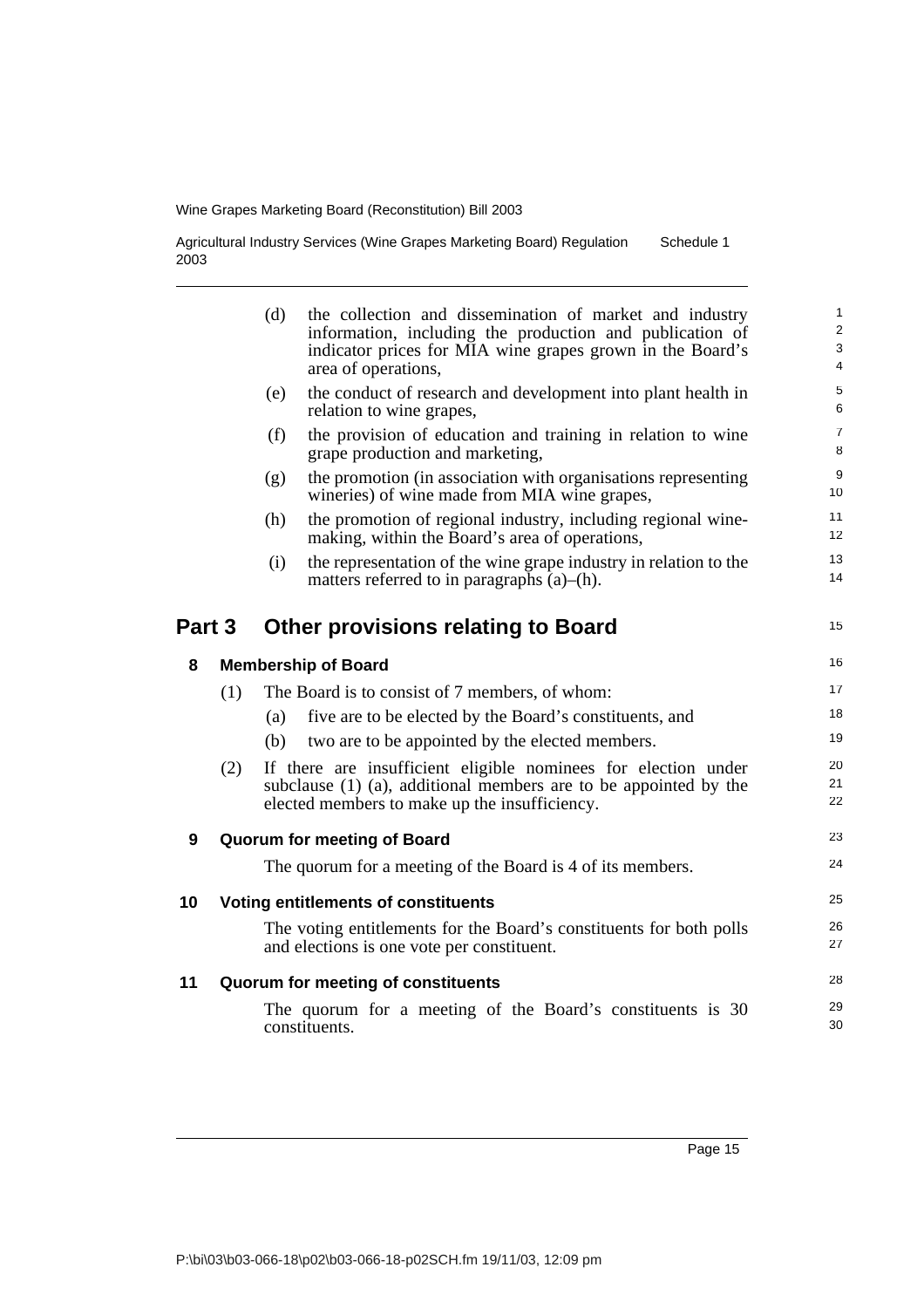| Schedule 1 | Agricultural Industry Services (Wine Grapes Marketing Board) Regulation |
|------------|-------------------------------------------------------------------------|
|            | 2003                                                                    |

### **12 Financial year**

The financial year of the Board is the year ending on 31 December.

1 2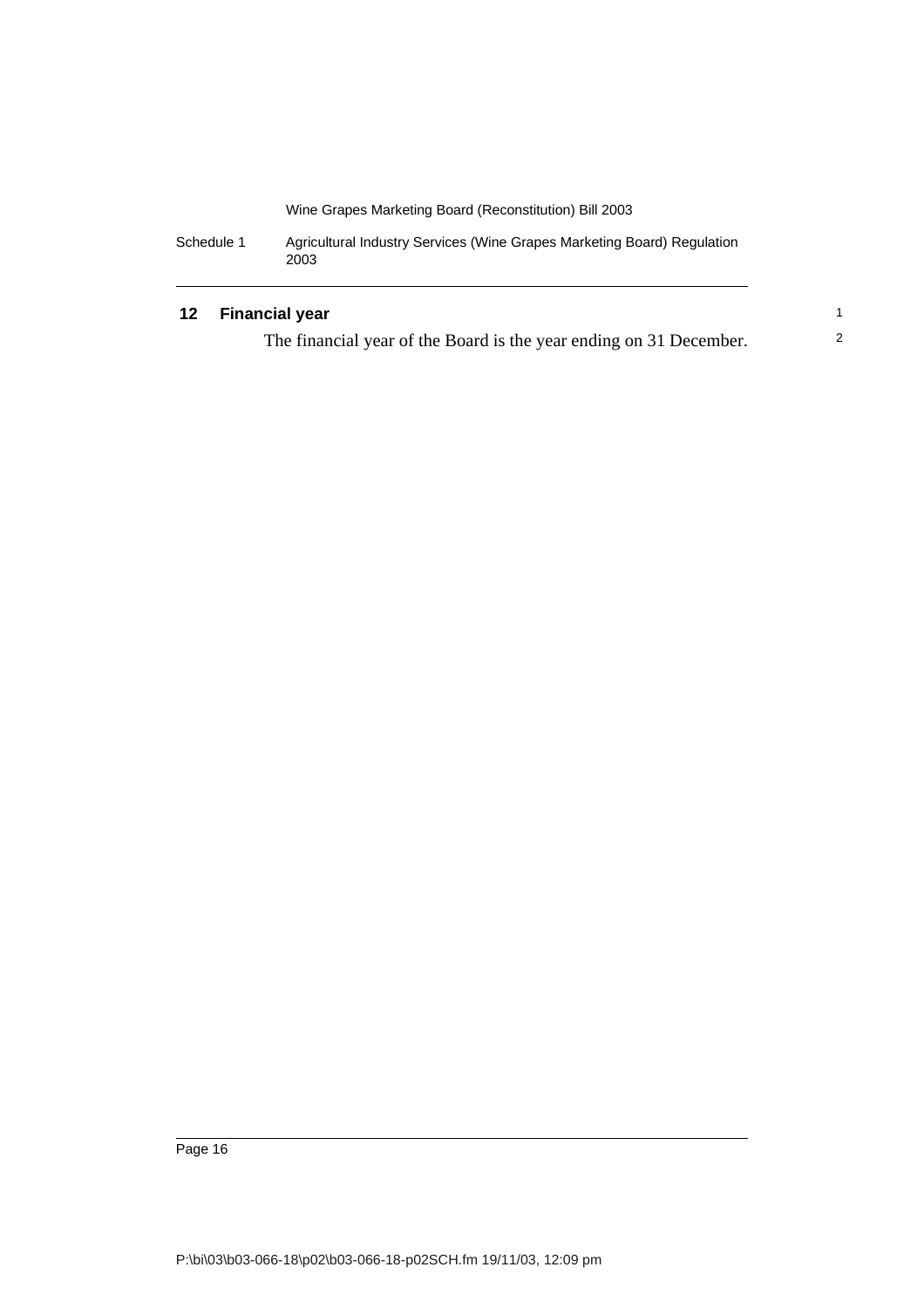Amendment of Agricultural Industry Services Act 1998 Schedule 2

|     |                   | <b>Schedule 2 Amendment of Agricultural Industry</b><br><b>Services Act 1998</b>                                                                                                                                                                                                                                                                    | $\mathbf{1}$<br>$\overline{c}$   |
|-----|-------------------|-----------------------------------------------------------------------------------------------------------------------------------------------------------------------------------------------------------------------------------------------------------------------------------------------------------------------------------------------------|----------------------------------|
|     |                   | (Section 24)                                                                                                                                                                                                                                                                                                                                        | 3                                |
| [1] |                   | Schedule 4 Savings, transitional and other provisions                                                                                                                                                                                                                                                                                               | 4                                |
|     |                   | Insert at the end of clause $1(1)$ :                                                                                                                                                                                                                                                                                                                | 5                                |
|     |                   | Wine Grapes Marketing Board (Reconstitution) Act 2003                                                                                                                                                                                                                                                                                               | 6                                |
| [2] | <b>Schedule 4</b> |                                                                                                                                                                                                                                                                                                                                                     | 7                                |
|     | numbers:          | Insert at the end of the Schedule, with appropriate Part and clause                                                                                                                                                                                                                                                                                 | 8<br>9                           |
|     | <b>Part</b>       | Provisions consequent on enactment of<br><b>Wine Grapes Marketing Board</b><br><b>(Reconstitution) Act 2003</b>                                                                                                                                                                                                                                     | 10<br>11<br>12                   |
|     |                   | <b>Agricultural Industry Services (Wine Grapes Marketing Board)</b><br><b>Regulation 2003</b>                                                                                                                                                                                                                                                       | 13<br>14                         |
|     | (1)               | The Agricultural Industry Services (Wine Grapes Marketing<br><i>Board</i> ) Regulation 2003 set out in Schedule 1 to the Wine<br>Grapes Marketing Board (Reconstitution) Act 2003 (the new<br><b>Regulation</b> ) may be amended and repealed as if it had been<br>made under this Act, and does not cease to have effect when<br>that Act expires. | 15<br>16<br>17<br>18<br>19<br>20 |
|     | (2)               | Sections 4 and 5 do not apply to the new Regulation.                                                                                                                                                                                                                                                                                                | 21                               |
|     | (3)               | Section 7 applies to the new Regulation as if it had been made<br>under section 5.                                                                                                                                                                                                                                                                  | 22<br>23                         |
|     | (4)               | For the purposes of section $7(2)$ (b), the term for which each<br>member of the existing body referred to in that paragraph is<br>taken to have been elected or appointed is taken to expire on<br>2 February 2007.                                                                                                                                | 24<br>25<br>26<br>27             |
|     | (5)               | Part 2 of the Subordinate Legislation Act 1989 does not apply<br>to the new Regulation.                                                                                                                                                                                                                                                             | 28<br>29                         |
|     | (6)               | For the purposes of section 10 of the Subordinate Legislation<br>Act 1989, the new Regulation is taken to have been published<br>on 1 January 2004.                                                                                                                                                                                                 | 30<br>31<br>32                   |

Page 17